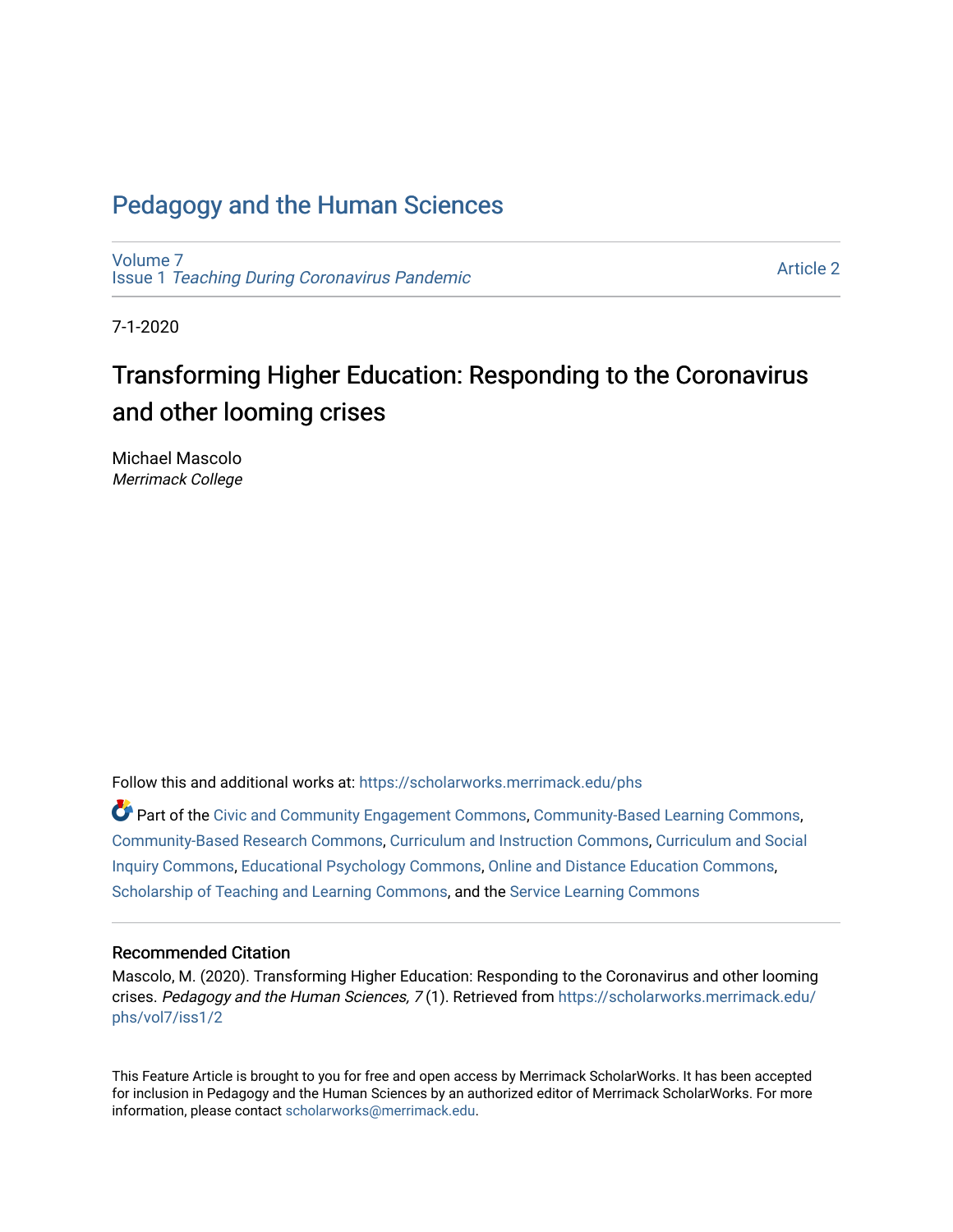## Transforming Higher Education: Responding to the Coronavirus and other looming crises

#### **Abstract**

Higher education is being deeply challenged by the coronavirus. The immediate threats of the coronavirus come at the heels of an existing panoply of problems that already threaten higher education as we know it. These include, of course, the looming enrollment crisis, the high cost of higher education, intractable student debt, the corporatization of education, limited learning on campus, and a general loss of faith in higher education among many sectors of the nation. How are colleges and universities to respond to these challenges? This paper calls upon colleges and universities to consider the need for structural transformation in order to adapt to the multiple crises facing higher education. Toward this end, using the coronavirus crisis as a point of entry, I propose a model of transformative problem-solving to support the dynamic adaptation of higher education. The model calls for deep reflexivity about basic assumptions, goals, values and practices that structure teaching and learning in the academy, and proposes ways to evaluate and transform complex and entrenched institutional systems in a time of extended crisis. I illustrate the approach with a description of how a single college program is preparing for structural changes brought forth by the coronavirus. Turning attention to the broader crises facing the academy, I call for a need to reflect upon, rethink and consider the fate of goals, values and practices have been long been considered sacred in higher education.

#### Keywords

higher education, coronavirus, COVID19, teaching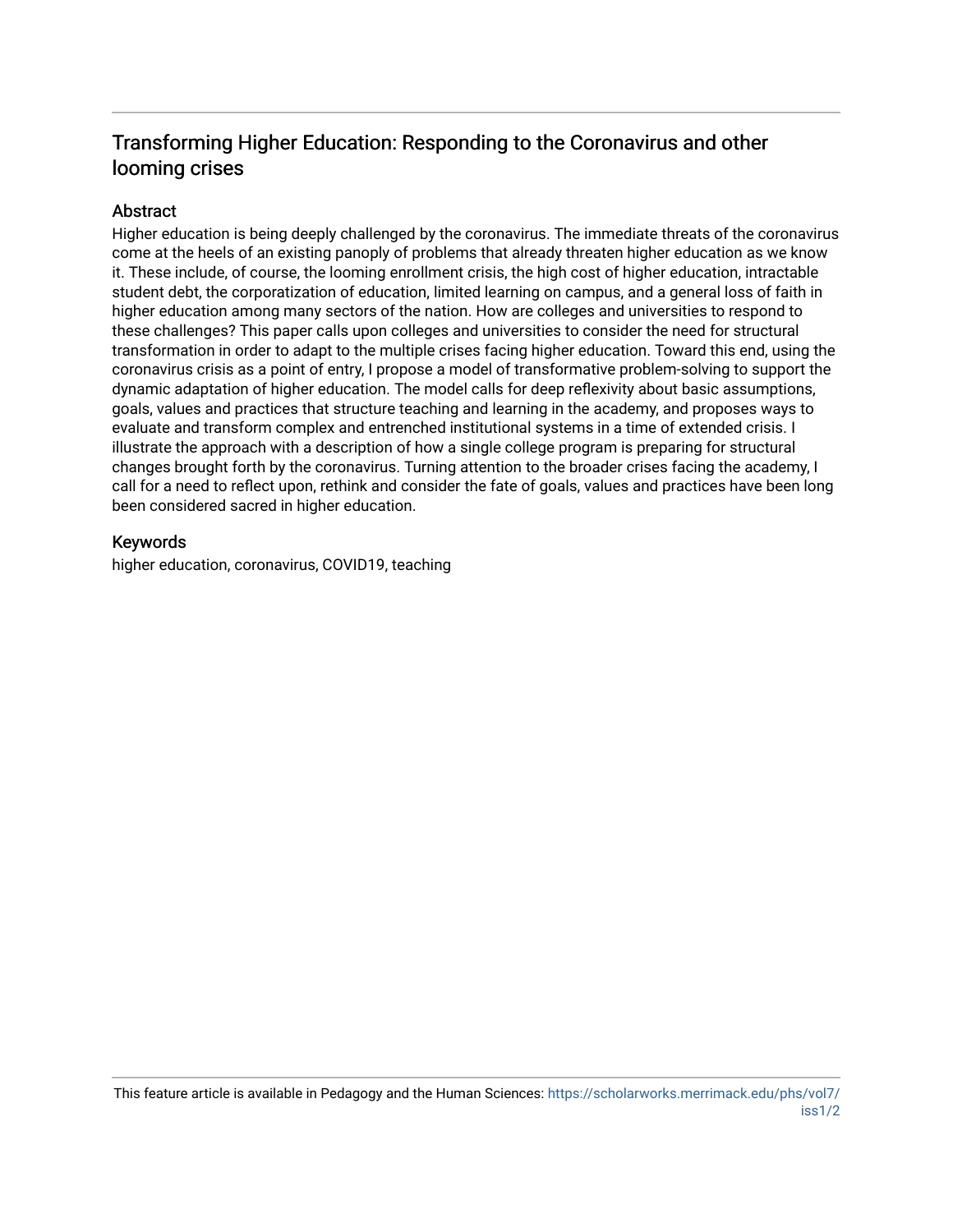*Pedagogy and the Human Sciences*, **X**, No. x, 20xx, pp. xx-xx.

## **Transforming Higher Education: Responding to the Coronavirus and Other Looming Crises**

Michael F. Mascolo<sup>1</sup>

**Abstract.** Higher education is being deeply challenged by the coronavirus. The immediate threats of the coronavirus come at the heels of an existing panoply of problems that already threaten higher education as we know it. These include, of course, the looming enrollment crisis, the high cost of higher education, intractable student debt, the corporatization of education, limited learning on campus, and a general loss of faith in higher education among many sectors of the nation. How are colleges and universities to respond to these challenges? This paper calls upon colleges and universities to consider the need for structural transformation in order to adapt to the multiple crises facing higher education. Toward this end, using the coronavirus crisis as a point of entry, I propose a model of *transformative problem-solving* to support the *dynamic adaptation* of higher education. The model calls for deep reflexivity about basic assumptions, goals, values and practices that structure teaching and learning in the academy, and proposes ways to evaluate and transform complex and entrenched institutional systems in a time of extended crisis. I illustrate the approach with a description of how a single college program is preparing for structural changes brought forth by the coronavirus. Turning attention to the broader crises facing the academy, I call for a need to reflect upon, rethink and consider the fate of goals, values and practices have been long been considered sacred in higher education.

The Coronavirus has forced higher education to move to online teaching and learning – at least temporarily. In so doing, it has sent college administrations, faculty and students scrambling for ways to adapt traditional face-to-face teaching to an online format. Happily, video-conferencing technologies have recently evolved to levels that can support the production of group meetings with large numbers of participants. While it is likely that most colleges will meet the most basic criterion of completing instruction in some form until the end of the academic year, a series of questions remain open. In the context of the transition, to what extent are students engaged in meaningful learning. How well does online learning serve the needs of students?

<sup>1</sup> Michael F. Mascolo, Department of Psychology, Merrimack College, North Andover, MA, USA, 01845, michaelmascolo@gmail.com.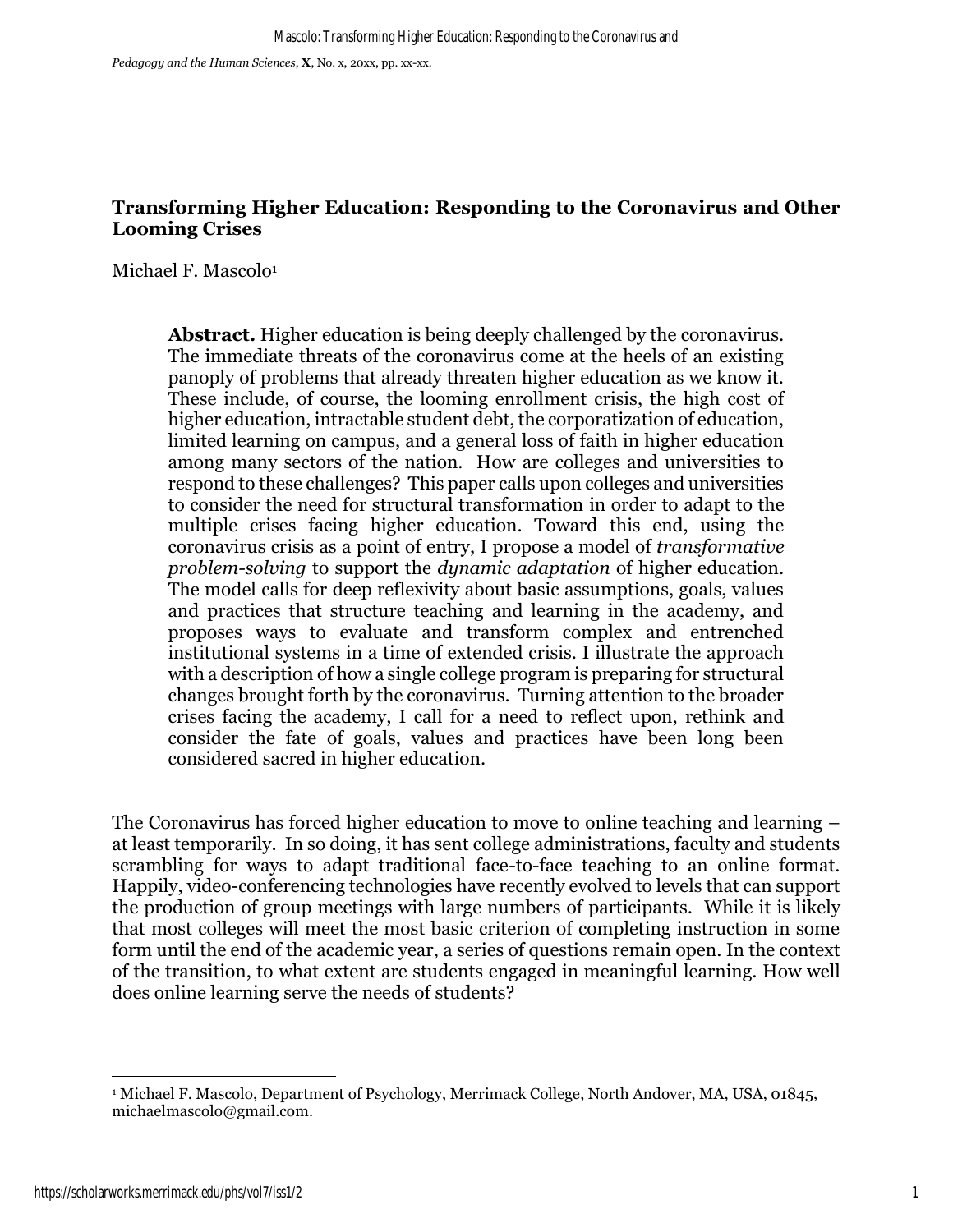More important questions loom on the not-so-distant horizon. What will the near-term and long term bring? It is possible the world will bring the coronavirus under control: the infection curves will flatten and extinguish so that college life will return to normal. If this is so, then all colleges will need to do is to put sufficient plans into place to weather the current storm. It is also possible, however, that the crisis will last longer, that the coronavirus will prove to be seasonal, or that new such viruses will arise on the horizon. Under such circumstances, there may be a need to prepare for a new normal.

Prior to the onset of COVID-19, higher education was already facing serious structural problems (Altbach, Berdahl, & Gumport, 2011; Blumenstyk, 2014; Bok, 2007, 2013; Hacker & Dreifus, 2011; Hersh & Merrow, 2005; Lucas, 1996; Mascolo & Castillo, 2015; Mettler, 2014; Taylor, 2010). As is well known, costs have been increasing at many times the cost of inflation (Morris, 2017). Student debt has reached levels that are beyond the capacity of many students to remit (Goodnight, Hingstman & Green, 2015; Perna, Kvaal & Ruiz, 2017). College administrations are burgeoning while tenure-track faculty positions have become the minority. Traditional pillars of the liberal arts curriculum – the Humanities – have given way to market values (Crage & Fairchild 2007; George, 2007; Potts, 2005). Many students who attend college are unprepared for college level work (Jackson & Kurlaender, 2014; Harvey, Slate, Moore, Barnes, & Martinez-Garcia, C. (2013). A sizable minority ore more lack fundamental skills in reading, writing, mathematics, organization and motivation (McCormick, 2011; Nonis & Hudson, 2010; Tierney & Sablan, J2014). College teachers have experimented with a variety of pedagogical models to support student learning, including active learning (Lee & Jabot, 2011), flipped classrooms, problem-based learning (Savery, 2006), various forms of collaborative learning, experiential learning, and the use of various technologies. Despite these experiments, the quality of student learning continues to be in question (Arum & Roksa, 2011; Arum, Roksa & Cho, 2011). The traditional liberal arts curriculum is increasingly giving way to *consumerism* and *vocationalism* (Delucchi & Korgen, 2002; Potts, 2005). Even here, however, employers complain that students are ill prepared to make meaningful contributions to the workplace (Calonge & Shah, 2016; Jaschik, 2015).

If there is a new normal – and it is as yet unclear whether there is  $-$  how will colleges respond? If there is a need to move the brick-and-mortar residence to increasingly online formats, how will colleges survive? As more families are losing their livelihoods, how will students afford the high price of higher education? If students do physically attend colleges, how will colleges raise enough money to compete with already established online institutions? How will brick-and-mortar institutions survive in a post-COVID world? Should they survive?

There has long been a debate about the relationship between the values that guide individual action and the social, material and economic conditions of the time (Haslanger, 2018; Rekret, 2018; Sarki et al., 2019). Which comes first? Do our values determine how we arrange our worlds and our lives? Or are our lives conditioned by social, material and economic forces that are beyond our immediate control? The coronavirus is a reminder that, despite our capacities for symbolism, technology and sophistication, humans are biological animals subject to shifting biological and material conditions. If there is a new normal, institutions will either have to adapt or become extinguished. As the material and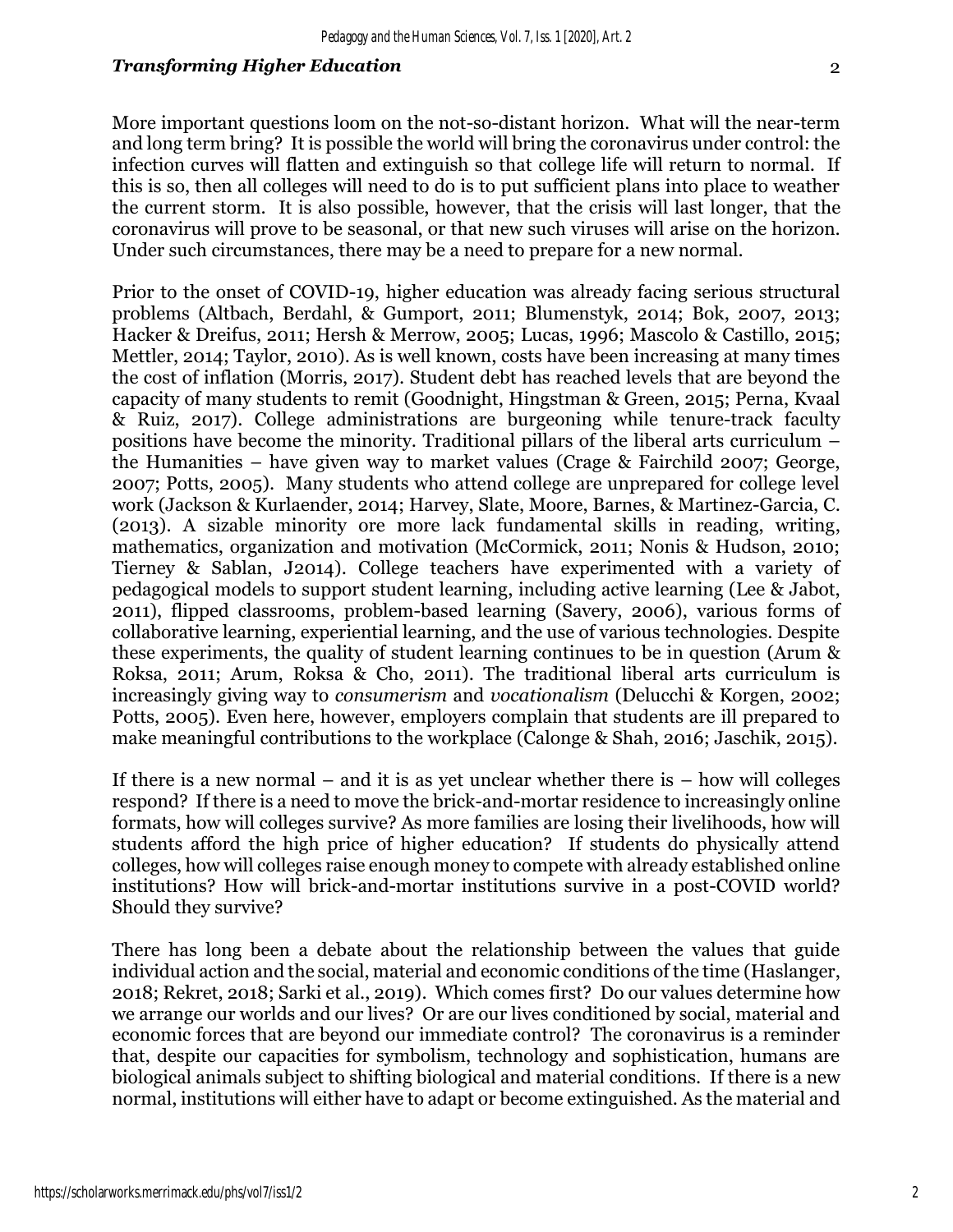social conditions change, colleges and universities may find that they are unable to outpace the latest emergency; they may need to reinvent their goals, values and practices to adapt to a new normal.

## **Dynamic Adaptation**

In higher education, as in other pursuits, adapting to a crisis occurs at many levels and timeframes. In any given crisis, some adaptations will be more urgent than others. Shortterm triage, maintenance and survival will take precedence. Once the short-term exigencies have been addressed, it becomes necessary to address more important longterm considerations. There is often the risk, however, that short-term precedents and procedures will eclipse longer-term considerations (Keeling, Underhile & Wall, 2007). In the context of higher education, for example, even successful responses to short-term threats – for example, moving instruction online – may obscure the need for reflection on more systematic threats – the extent to which online teaching is able to replace face-toface teaching either in the present or the future.

In the immediate aftermath of the COVID crisis, climate, colleges and universities address the urgent need to move instruction online. With little time, colleges were forced to upgrade their technological resources (if needed) and administer a shift to online learning. While many faculty have long been accustomed to online learning, others found themselves needing to only learn new technologies in a short span of time, but also to adapt their ongoing coursework to the new format. This process, which might be called *linear re-packaging*, is indicated in Figure 1. Without the time to rethink the relationship between traditional instruction and the online format, instructors had to find some way to repackage their ongoing procedures to the online format. For many, this likely involved simply moving lectures online. Some faculty continued to employ a synchronous approach to teaching; others experimented with asynchronous teaching and other forms of instruction.

Figure 1. Linear Repackaging

Such adaptations are likely to be sufficient to maintain equilibrium in the short-term. If there is a new normal, it is less likely that linear re-packaging will support meaningful teaching and learning. There are many reasons why this is the case. One reason is that the online format is simply not the same as the face-to-face format. Most instructors who have adapted to this transition are likely to experience the profound differences. Depending upon the form it takes, some aspects of online teaching may be superior to the face-to-face version; others are markedly inferior. It would be a mistake to assume that a simple transfer of learning from one format to the other – or a hybrid – will be necessarily smooth or effective (Kirkwood, 2009).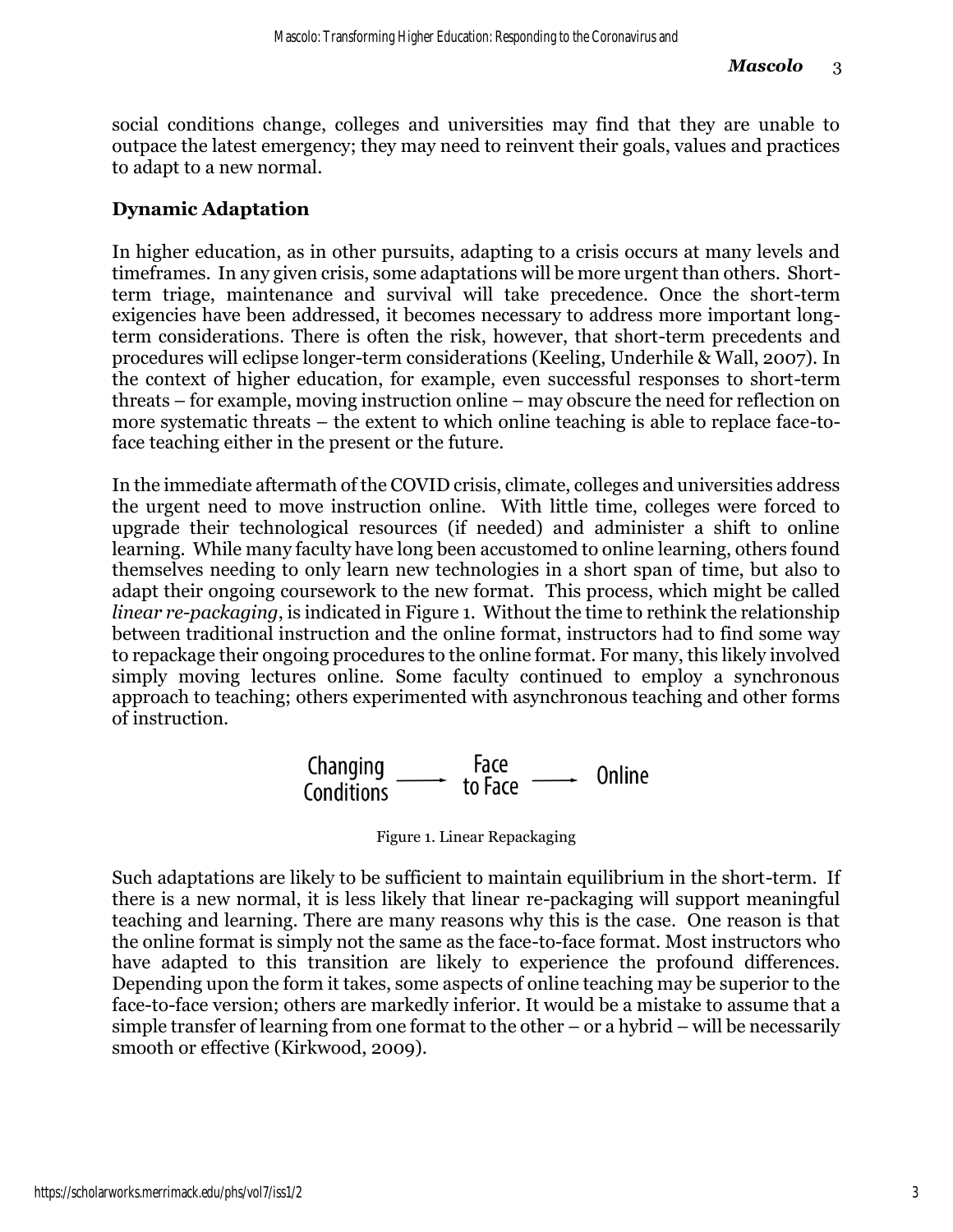

Figure 2: Dynamic Adaptation

Under a new normal, in place of short-term linear repackaging, long-term planning will most likely require *dynamic adaptation* at the levels of the college, the classroom and the individual teacher and learner. This approach is depicted in Figure 2. In a crisis, the dynamic adaption is predicated on an awareness of a fundamental need to *transform* ongoing goals, values and practices of any given institution in light of changing environmental circumstances. It differs from linear repackaging in its awareness that it may not be possible to make linear or quantitative shifts from an existing to a new way of functioning. There may be a need to rethink first principles, sacred values and core practices in order to adapt to novel circumstances.

## **Adaptive Transformation in a Time of Crisis**

Adapting to existential crises often requires re-inventing and reconstructing fundamental ways of relating to the world. Figure 3 outlines a holistic model of adaptive problemsolving during times of crisis. The model is organized around three key principles. First, (adaptive problem solving is a (a) *continuous process* rather than a singular event (Fogel, 1993). As process, transformative problem-solving occurs over time and continuously adjusts to shifting circumstances (Carmeli, Sheaffer, Binyamin, Reiter, & Shimoni, 2014; Eriksen, 2008; Lin, Zhao, Ismail & Carley, 2006; Kegan & Lahey, 2016). It is sensitive to the need for continuous monitoring of shifting social conditions. It is sensitive to the ways in which any attempt to resolve a problem often exposes unseen needs and creates novel and unanticipated problems of its own. Continuous monitoring of feedback to novel interventions is central to the process of adaptive problem-solving.

Second, holistic problem-solving is found upon (b) *deep reflexivity* (Carmeli, Sheaffer, Binyamin, Reiter, & Shimoni, 2014; Eriksen, 2008). *Reflexivity* refers to the process of reflecting upon the assumptions, beliefs and values that structure what we do. The practice of reflexivity functions to orient people toward fundamental, tacit and often unquestioned beliefs that structure the functioning of an organization. This requires exposing and questioning time-honored assumptions, values and practices that may be experienced as sacrosanct. The more foundational such beliefs, the more implicit and unarticulated they may be. It is precisely the failure of assumptive frameworks to accommodate to novel circumstances that brings them into awareness.

Third, holistic problem-solving focuses on (c) the *holistic coordination of multiple needs* through the systemic transformation of existing systems and resources (Kegan & Lahey, 2016). Crises do not simply create local problems; they pose threats to the systemic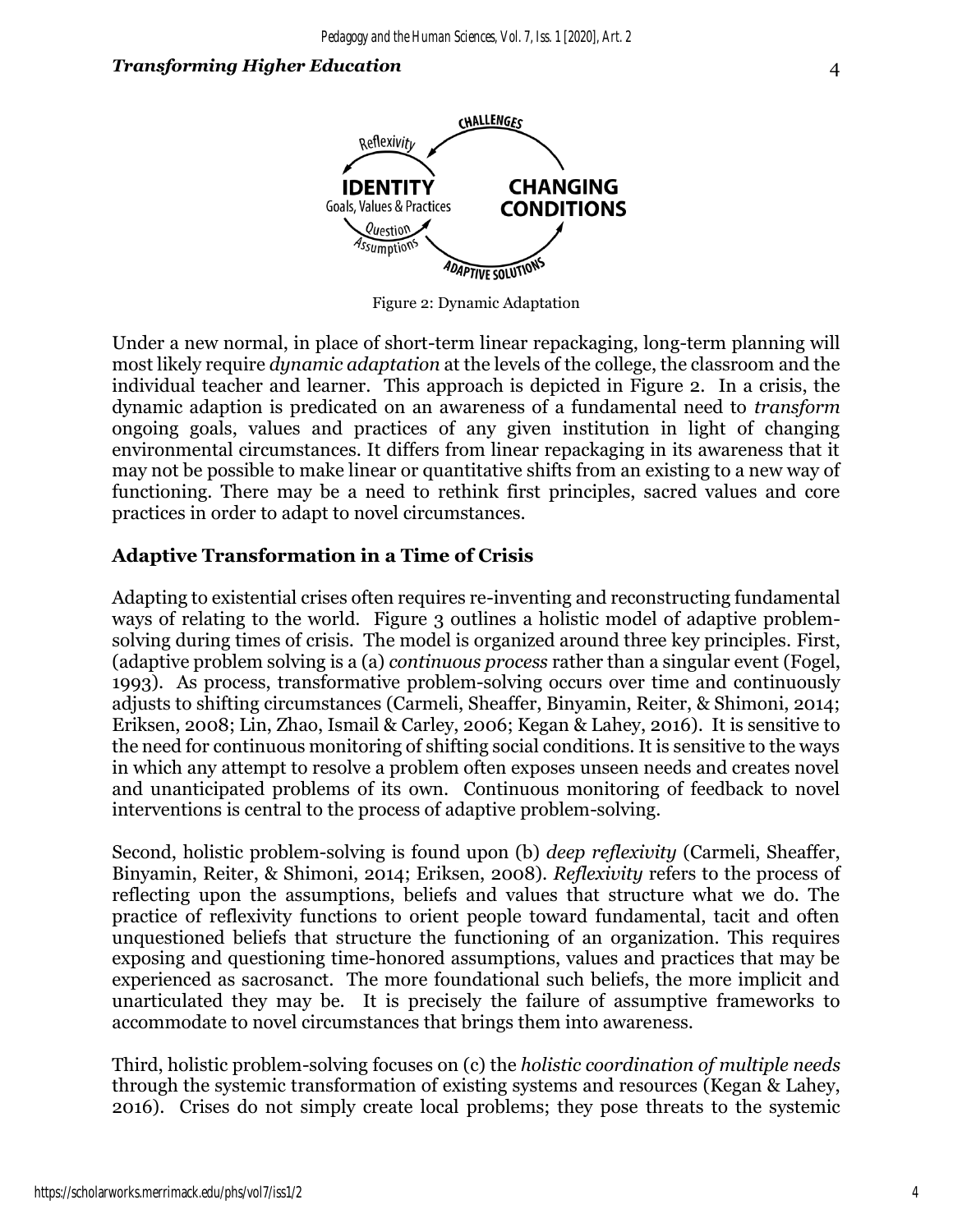integrity of any given organization. Adaptation requires a capacity not only to represent multiple problems simultaneously, but also an understanding of how emergent problems *affect each other* within the context of the larger system. Systemic problems require the flexible coordination of multiple constituencies and stakeholders in order to produce systematic solutions. Thus, it follows that the important moments in the process of adaptive transformation are not necessarily the invention of novel solutions to particular problems, but instead the process of continuously and reflexively monitoring feedback from solutions and their relevance to the organization's adaptive system of assumptions, goals, values and practices.

## **The Holistic Process of Transformative Problem-Solving**

The process of holistic problem-solving involves a series of iterative and overlapping steps that evolve continuously over time. These steps are illustrated through an analysis of the need for higher education to respond to the crisis created by COVID-19.

## **Encountering the Threat**

The process begins with the registration of some systematic *threat*, such as the COVID-19 virus. In the context of a credible threat, there is a first need to assess the full range of *changing conditions* and the nature of the ongoing *threat*. The process begins with an immediate, holistic, systematic and ongoing analysis of the nature of *changing conditions*. Because existing conditions are subject to linear and nonlinear change, the process must be ongoing and flexible. Because existing conditions are systemic in nature, the process must take into consideration diverse processes organized at multiple levels both inside and outside of institution. For example, with the context of the COVID crisis, issues involve but are not limited to questions related to the *virus* itself (How does the virus operate? Who does it infect? How long will the crisis last? Will it be seasonal? Will there be recurrent iterations?), matters related to *safety* (how to keep people safe during teaching and learning), *social infrastructure* (Can people travel safely; Are essential supplies available?), *economic loss* (How are family incomes being affected? Will government programs compensate for the loss?); available *technological* resources (What forms of education do current technologies support?), shifting *social need* (e.g., What new forms of social need are emerging? What forms of education are needed?), *mental and spiritual health* (e.g., How are people responding psychologically, socially and spiritually to the crisis? What forms of social and cultural life make life meaningful under novel social conditions?), and many others.

As it becomes clear that the situation is indeed a crisis, it becomes necessary to create a shared sense of *urgency* among the community (Kotter, 2008). This includes not only establishing the credibility of the crisis, but also fostering communal understanding of the *severity* of the crisis and thus of the need to for *collective* action. Communication with the community should be *compassionate*, *informative, authentic, authoritative, and inviting* (Carmeli, Sheaffer, Binyamin, Reiter, & Shimoni, 2014; McNaughtan, DePue, McNaughtan, 2019; Perlmutter, 2018). *Compassionate* communication is founded on a deep appreciation of the needs, fears and difficulties of the affected community, and of the need to foster hope, solidarity and confidence among the community. *Informative*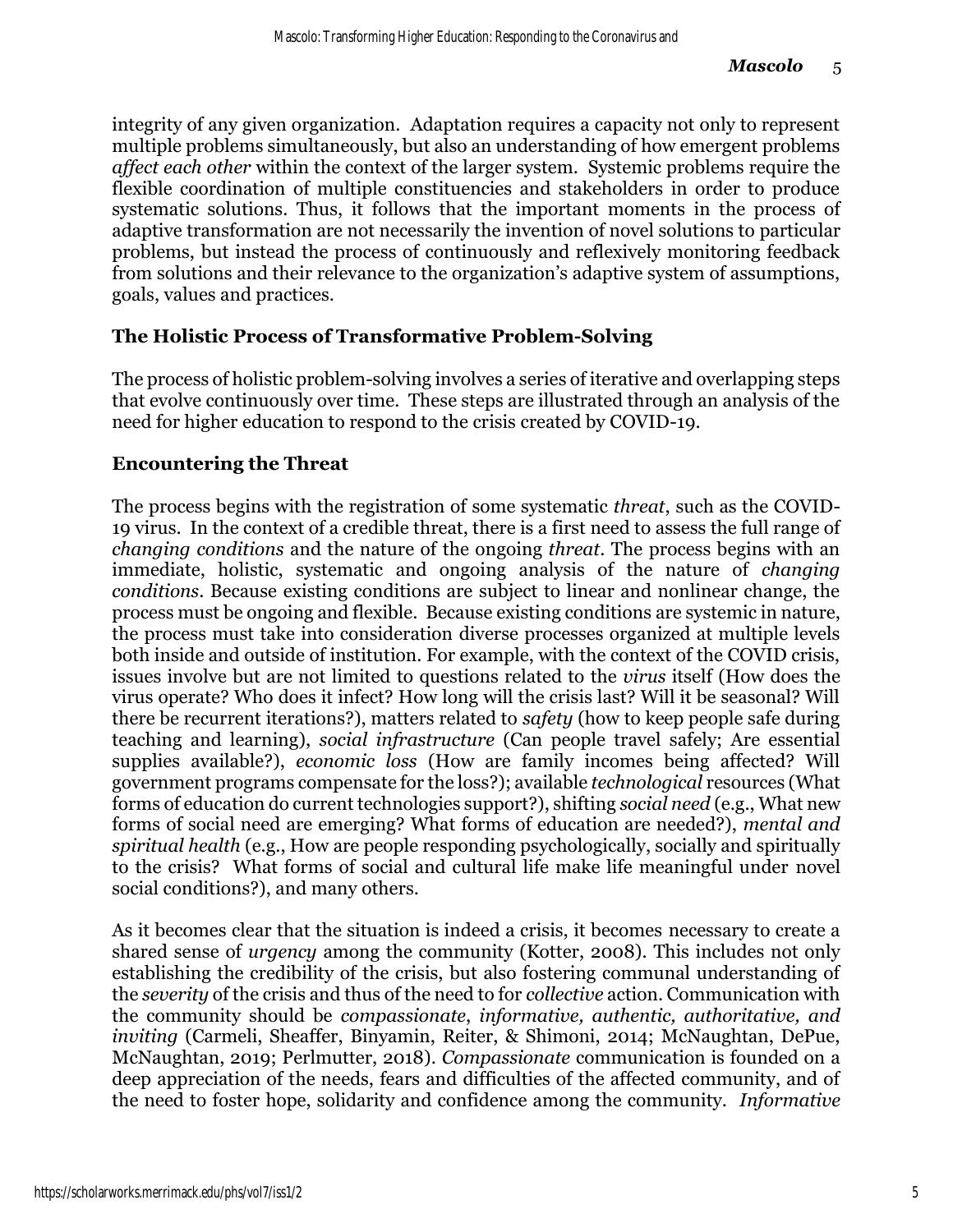communication is necessary to ensure that the community has a basic understanding of the best technical knowledge available about the crisis. Such knowledge is necessary to foster solidarity, trust and an ethos of shared problem-solving. *Authentic* communication is honest, transparent and non-defensive in nature. Honesty and transparency is essential in order to foster trust, confidence in leaders and in whatever process is created. Non-defensive and authentic communication extend to issues that generate conflict and diversity of opinion. One might argue that the more a community understands about the nature, source and reasons for conflicting beliefs and interpretations, they better they are able to understand the issues involved, and thus participate in collective action.



Figure 3: Reflexivity and Complex Coordination in Adaptive Problem-Solving

It is also important for communication by campus leaders to be *authoritative* (but not *authoritarian*). Authoritative communication communicates a clear sense of collective direction for further action. Authoritative communication is neither authoritarian, coercive nor autocratic. Unlike authoritarian leadership, authoritative leadership must always be both *justified* and *justifiable* (see Radzik, 2000). An authoritative communication is one that is grounded in shared knowledge, informed by recognized expertise, established on the basis of some degree of consensus, grounded in shared beliefs about the legitimacy of the role of the leader in question, and accountable to those to whom the communication is directed (see Baldassarri & Grossman, 2011). Authoritative leadership is thus inherently *inviting*. It creates an open space for constituencies to give voice to problems, concerns and possible solutions. It does not simply create such a space, it actively *solicits* open discourse in an authentic attempt to address the needs of all constituencies, and to build upon collective knowledge and expertise of the community.

## **Representing the Full Range of Complex Problems**

As indicated in Figure 3, all problem-solving necessarily operates within some sort of *problem space* (Clariana, Engelmann & Yu, 2013; Helie, 2013). A problem space consists of one's *representation of the problem*. It consists of one's understanding of the nature and source of the threat; the goals to be achieved; the obstacles to the goal; the resources available to address the problem. One's representation of the problem frames one's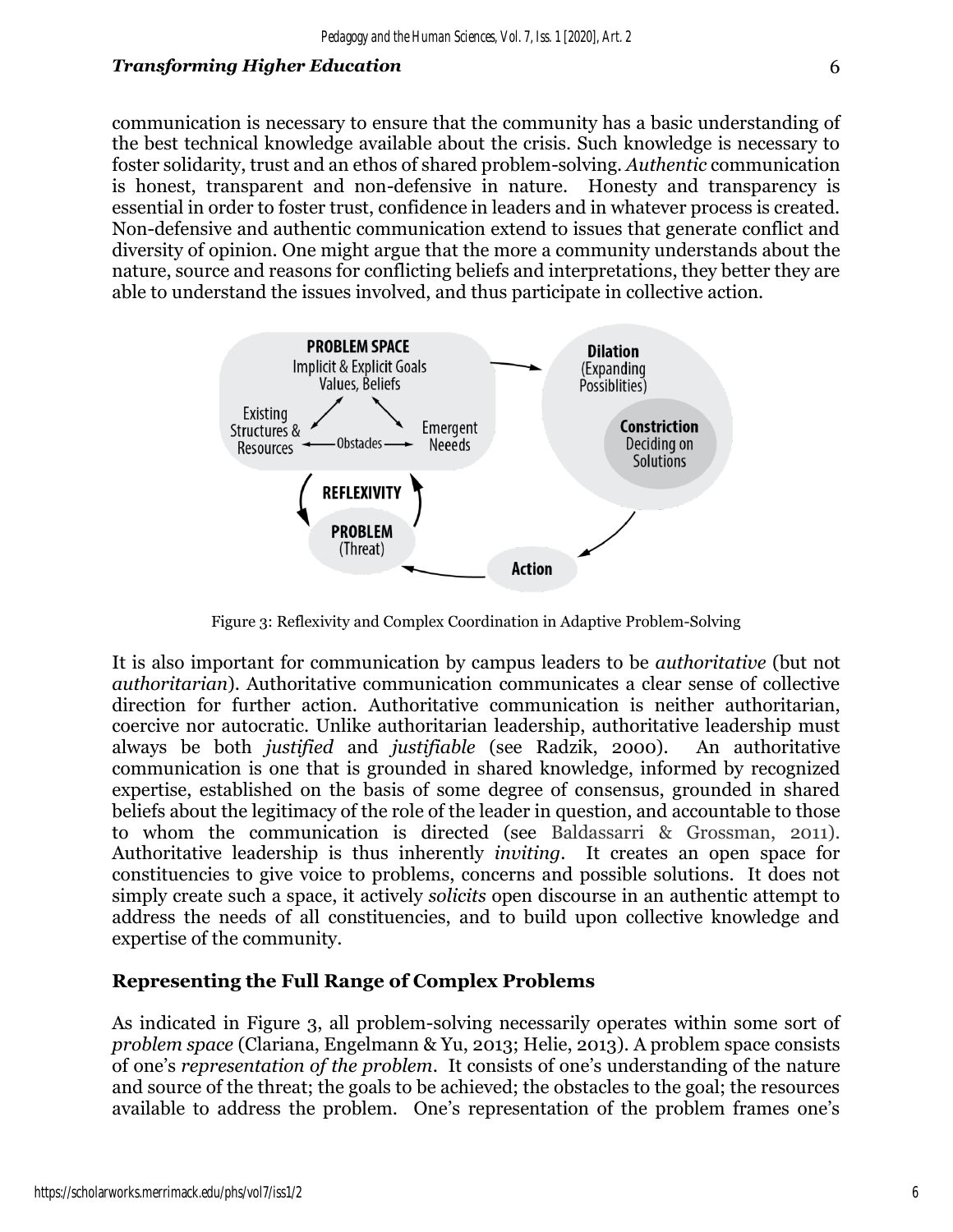approach to resolving the problem. An impoverished representation of the problem decreases the likelihood that it will be solved to anyone's satisfaction. Any systemic threat raises a suite of interrelated problems – not just one. A problem is always a *relational* phenomenon. It always contains at least two elements that are in some state of *conflict*: an *initial state* and a *desired state*; an *event* and a *thwarted goal*; an *unmet need* and a desire to *meet the need*. In a problem, the task is to remove the conflict, distance or gap between the initial and desired state. While it may seem that identifying a problem is a relatively straightforward task, it is not necessarily so. A problem depends significantly on what one takes to be the nature of the threat; of the conditions that are threatened; and the goals, values and needs that define the desired state.



Figure 4: A Sample Problem Space

It is here that developing a clear and comprehensive representation of the problem becomes essential. Figure 4 shows a sample problem space for an imaginary small liberal arts college. The problem space provides a representation of the structure of the concerns that an institution must coordinate during a time of crisis. Even a simple problem space like that depicted in Figure 4 illustrates the complexity of the systemic concerns confronting any given institution. The problem space is divided into four categories: (a) core *goals and values*, (b) existing *structures and resources*; (c) *emergent needs* that arise as a result of the crisis, and (d) *obstacles* to meeting those needs. The task of the institution is to adapt *existing structures* in order to meet *emerging needs* within the context of *core goals and values*.

The problem space sketched in Figure  $4$  is hypothetical, but is likely to be representative of many small colleges facing a potentially existential crisis such as the coronavirus threat. Each element in the problem space is necessarily simplified. We begin with the assumption that the college in question is committed to the *goal* of preparing students with a quality *liberal arts education*, defined by shared and contested notions of quality. We assume that the college seeks to serve a particular target population, and seeks to do so with a commitment to some set of shared *values*, such as *justice*, *virtue* and *care*.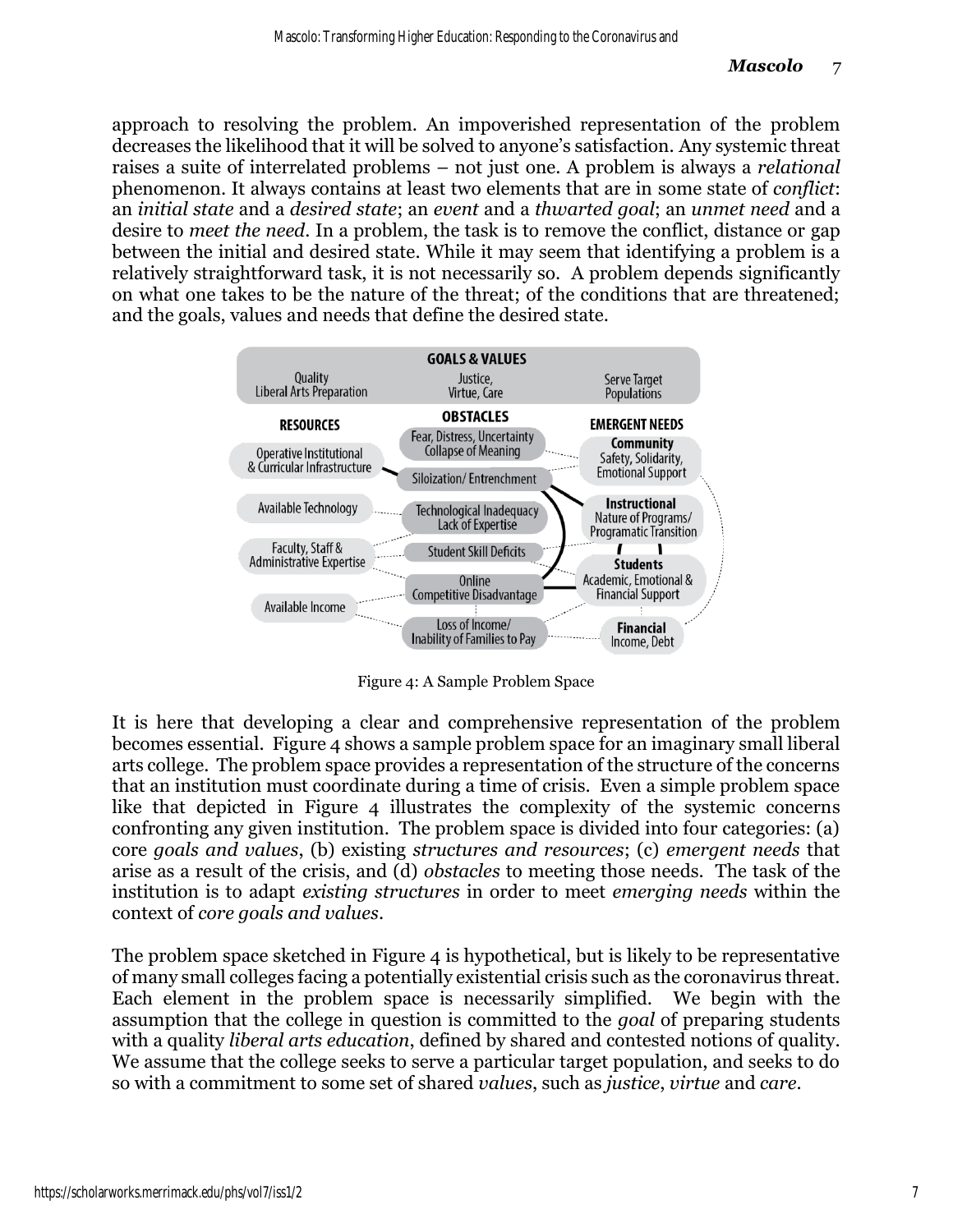**Emergent Needs.** Emergent needs refer to the needs of stakeholders that arise as a result of the coronavirus threat. These needs may be short- or long-term, depending upon the long-term impact of the virus. *Communal* needs include keeping the community physically *safe*, fostering *solidarity* for collective action, and providing *emotional support* to the community at large. Instructional needs include finding ways to foster learning outside of the context of face-to-face interaction. This requires identifying the *types* of programs (e.g., classes, support systems) that can be adapted to such contexts, the *medium* for delivering instruction (e.g., different types of online classes), and providing faculty and other professionals with the support needed to *transition* to novel forms of educating.

*Student* needs will differ from faculty needs. As discussed above, the transition from faceto-face to online teaching is unlikely to operate by merely substituting an online platform for face-to-face instruction. Traditional classroom education operates as a kind of cultural milieu. Students and instructors act within the context of shared expectations about what is required in the process of teaching and learning. In face-to-face context, students will have developed a series of learning and study strategies that they anticipate will maximize their performance on tests and examinations. The transition to online teaching disrupts the culture of explicit and implicit expectations in both obvious and nonobvious ways. Online formats may disrupt the normative sense of community that exists in face-to-face courses; it will make it more difficult for the teacher to monitor and support student engagement. Students may find it more difficult to maintain attention and extract meaning in a lecture format; they may fail to compensate for such difficulties by implementing changes in their reading and notetaking. As a result, students may find themselves disengaged both intellectually and emotionally from virtual courses. Students may also find themselves requiring unanticipated levels of both academic and emotional support. Across all socio-economic lines, students may find themselves with less than adequate computer technology, internet connections and access to online services. Some students will find it difficult to carve out a physical space that is relatively free from distractions and interruptions.

Most institutions will face deep *financial* needs caused by the immediate and long term ramifications of the virus. Families will suffer financial hardship from an inability to work, from layoffs, from the decline of the broader economy. Parents will demand repayment for unused dormitories and food plans. Institutions will face a deep need to supplement lost income that results from these and other conditions, thus impacting the institution's attempts to support transitional instruction, support students with financial hardship, pay ongoing debt, and otherwise survive in the marketplace.

**Resources and Obstacles**. Most colleges and universities can rely upon a series of existing strengths that are well adapted to face-to-face instruction. They typically are organized around a more-or-less stable *administrative and curricular infrastructure*, physical and virtual *technologies* that support the delivery of a liberal arts curriculum; a wealth of administrative, faculty and staff *expertise*; and the availability of *funds* to support these ongoing operations. Successful crisis management builds upon institutions' capacities to adapt existing structures and resources to novel contingencies and emergent needs. The problem is, of course, that structures and resources that have been adapted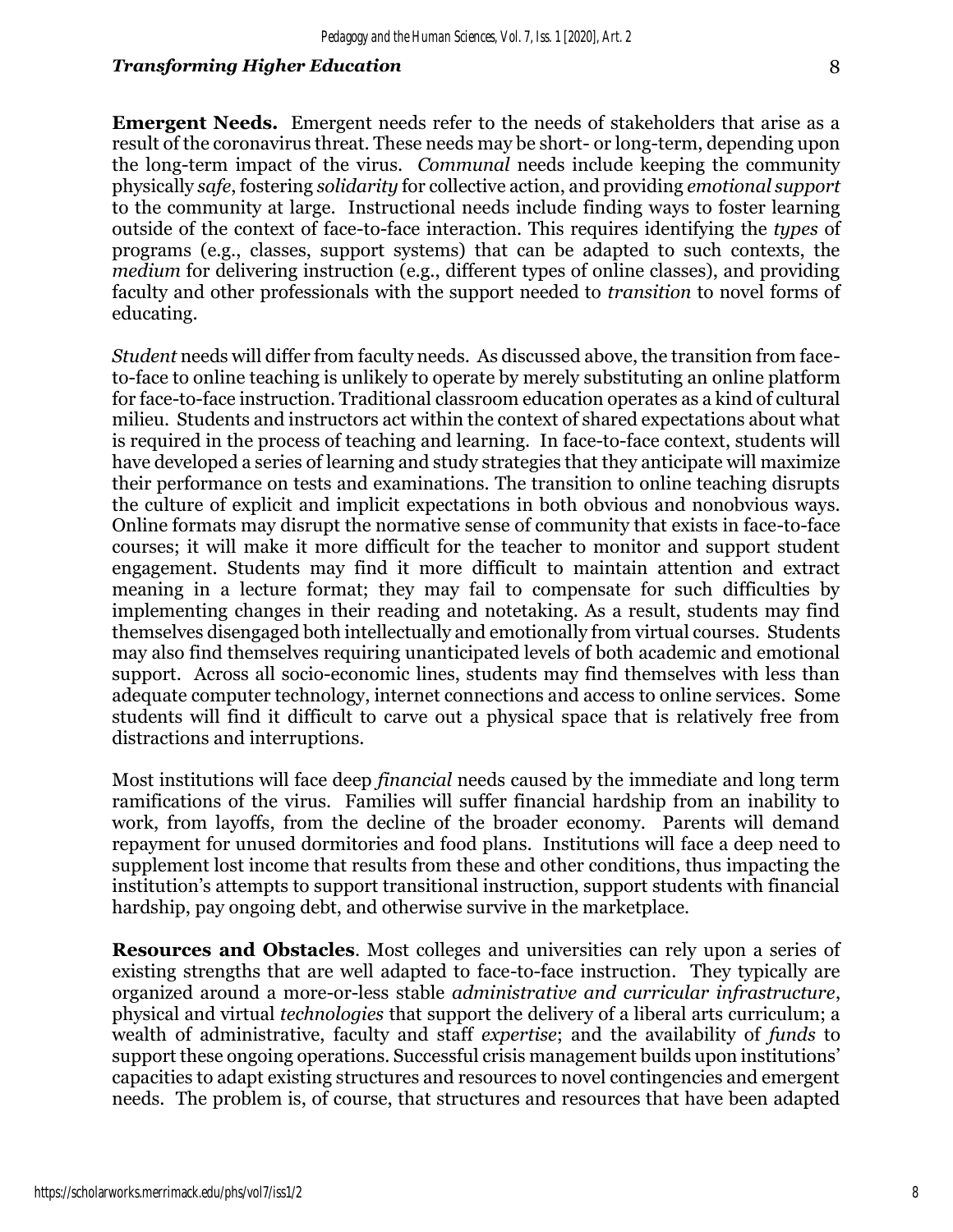to one set of conditions may not be directly applicable to novel social conditions – and especially to long term changes that cannot be clearly anticipated at the time of an incipient crisis.

Figure 4 identifies a series of *obstacles* that arise as colleges adjust to the short-term and long-term effects of the coronavirus. The first obstacle is perhaps the most dominant obstacle but also the one that most easily overlooked – the individual and collective *emotional* states of the community. In the case of the coronavirus, this includes feelings of fear, distress, anxiety and deep uncertainty about the future. Many experience a personal fear of disease and death. Members of the community will require time and support to care for people who are sick, and to mourn those who will die from the illness. As the crisis moves on – and particularly as persons are isolated from others and unable to experience the capacity to affect their worlds – these feelings may also include a collapse of meaning, a sense of purposelessness, and experiences of depression. Such feelings may serve as obstacles to fostering the level of solidarity needed for collective action.

Colleges and universities face a suite of obstacles that threaten the short- and long-term delivery of quality educational experiences. While many institutions in the United States already have sophisticated forms of electronic *technology*, it has been necessary to upgrade the quality of technology to meet the demands of online learning. While faculty have expertise in traditional teaching, many do not have *expertise* in online teaching. Still further, the transition to online learning not only taxes the expertise of instructors, as discussed above, it exposes a suite of *skill deficits* in students. Some students may find the online format to be more congenial to their learning needs than the traditional faceto-face classes. However, for other students, academic, motivational and socio-emotional difficulties that may have been hidden in more traditional formats can become exposed during online learning. For example, students who rely upon face-to-face interaction to compensate for difficulties in self-regulation may find that such strategies fail when they are required to organize their learning strategies in the context of online and blended instruction (Rasheed, Kamsin & Abdullah, 2020). Such skill deficits make it difficult for many students to adapt to online format.

The most daunting obstacles to successful adaptation consist of long-term challenges. Prior to the coronavirus, scholars had already identified a suite of difficulties facing traditional higher education. To the extent that the current crisis will produce longer term social and economic changes, the coronavirus not only exposes these challenges, but adds significantly to them. The forces are highly systemic. (The mutual influence of these processes is indicated by the bold lines connecting target elements in Figure 4.) If there is a need to rely increasingly on online learning, stakeholders will find themselves alternating between self-isolation, restricted engagement, and full social engagement in the community. At the very least, such an arrangement will require the elaboration of pedagogically sound (Kirkwood & Price, 2013) and *flexible* hybrid models of learning that can seamlessly switch from face-to-face to online modes (García-Peñalvo, Fidalgo-Blanco & Sein-Echaluce, 2018; Chingos, Griffiths, Mulhern & Spies, 2017; Jefferies & Hyde, 2010). As this occurs, it will become difficult to justify the high costs of tuition that support traditional learning. In the context of online learning, students may seek out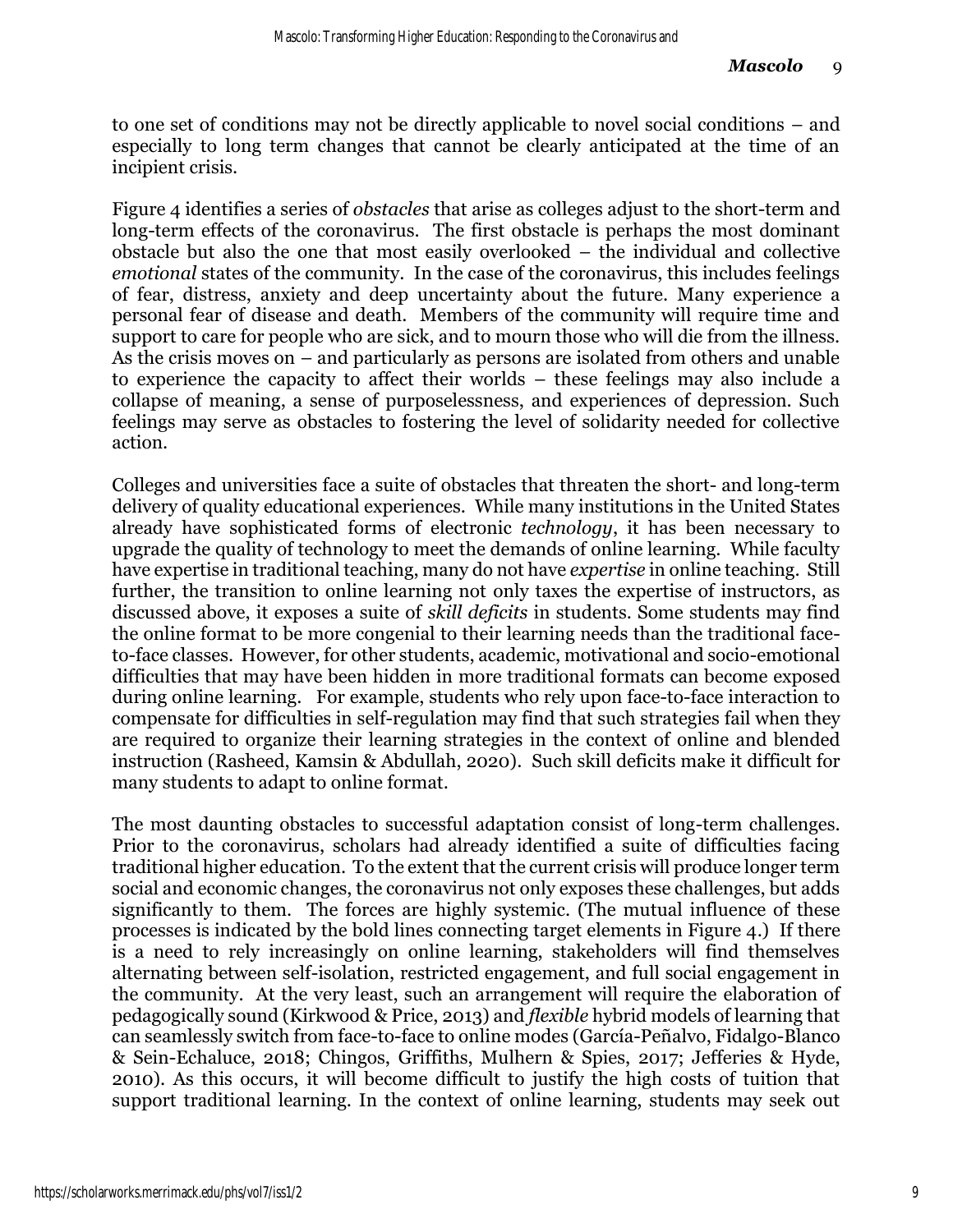already established and less expensive online colleges and universities. Traditional colleges will thus find themselves at a *competitive disadvantage*. Such circumstances would call for major transformations in the way we think about and structure of higher education.

Under such circumstances, the survival of higher education will depend upon the extent to which they can adapt to meet the novel needs of students and their families. There are significant obstacles to ushering in such changes. Change in traditional colleges and universities tends to be slow. Higher education tends to be both *siloized* (Thorp & Goldstein, 2010) and organized around *entrenched structures* (Hansmann, 2012). Faculty and departments work in relative isolation from each other, and faculty and administration are often in conflict; academic tenure – essential for academic freedom - makes it difficult to mobilize change during times of crisis.

## **Transformational Problem Solving**

Systemic problems call for systemic solutions. Transformational problem-solving is systemic in the sense that it seeks identify multiple interrelated problems and invent solutions that reconcile the conflict demands of multiple problems simultaneously. The goal is the transformation of a system that is less adaptable to one that is more adaptable to short- and long-term changes.

To illustrate the process, instead of focusing on institutional change, let us examine a more manageable problem of adapting a particular program from the traditional face-toface format to an online model – one capable of moving from face-to-face to online formats as needed. The program in question is intensive year-long academic immersion program for underprepared college students (Compass, Merrimack College). This program serves approximately 80 undergraduate students with various combinations of academic, motivational, and socio-emotional deficits. Students are admitted to the college on the precondition that they participate in the year-long program. The goal of the program is academic self-cultivation – to raise skills to levels that will support meaningful learning throughout college and life. The program provides an integrated milieu of support. It provides small cohort classes; academic coaching; guided instruction in reading, writing, notetaking, and the growth-through-perseverance mindset – all organized around *guided mastery* model of learning. The program provides a highdemand and high-support milieu (Larkin & Richardson, 2013) and is based upon fostering student engagement through the cultivation of the teacher-student relationship.

The problems for sustaining such a program throughout a crisis – especially one that threatens the capacity of limited staff to engage students in individualized and small group learning – are readily apparent. Figure 5 provides a problem space for representing the resources, needs and obstacles that emerged during the crisis period. Existing structures and resources are well-adapted to the face-to-face format: A community milieu; physical space ecologically designed to enable faculty, staff and students to work together in a single setting; faculty, staff and academic counselors trained to work with the target population; the routine use of technology as appropriate for instruction and so forth. The primary learning experience is a year-long Critical Inquiry Seminar – an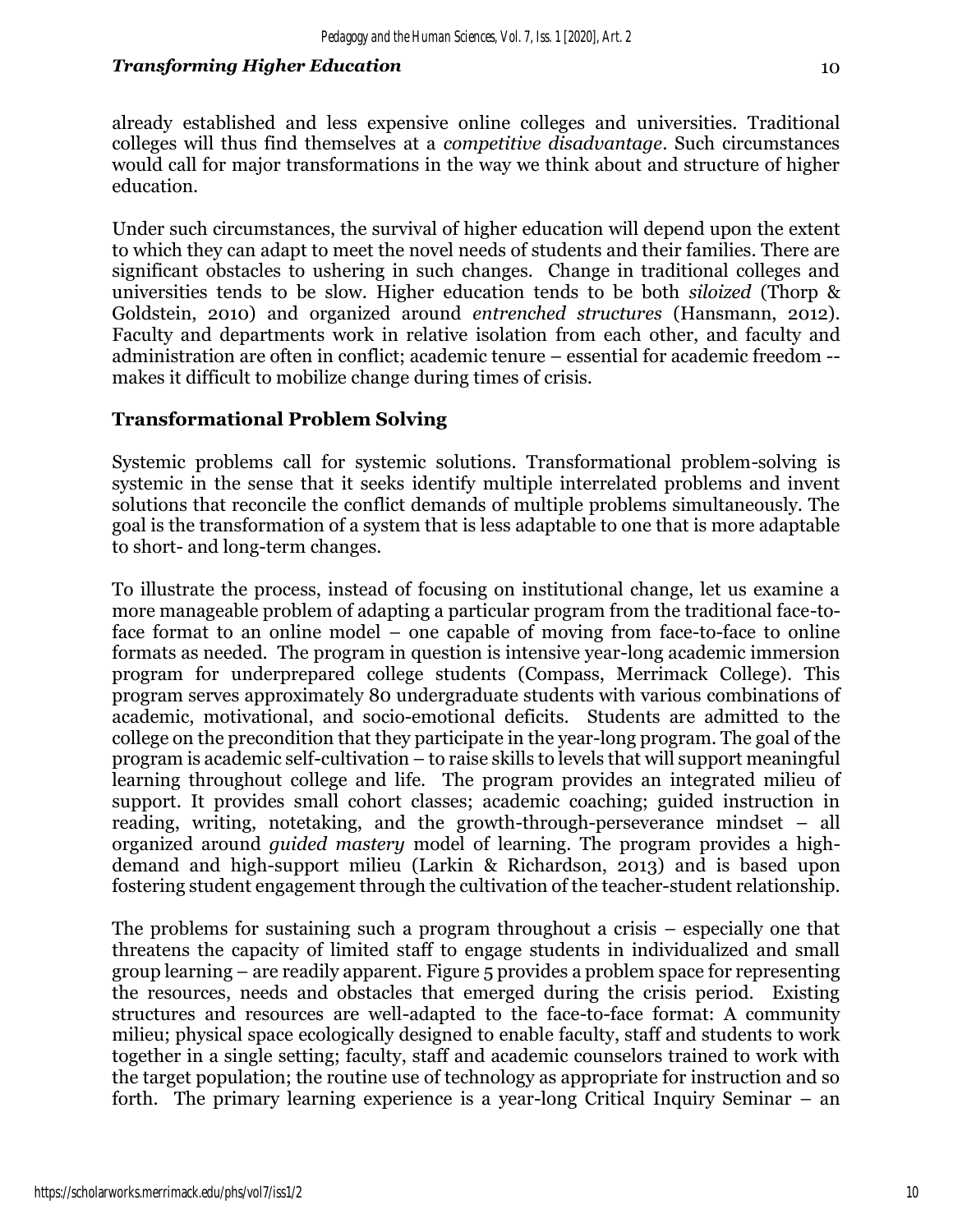intensive course in which students meet every day with their instructors. Students meet as a group twice weekly, and then in groups of 15-20 for 2-3 lab sessions per week. Laboratory sessions function as workshops and provide an opportunity for 1-1 and small group interaction among faculty and students. In laboratories, faculty and staff support skill development as students work on reading, writing and related assignments.



Figure 5. From Problem-Space to Systemic Solutions

The coronavirus crisis prompted a shift from face-to-face to online learning. A series of emergent needs became apparent during the transitional period. Student skill deficits became exacerbated as they sought to adapt to the novel format. Students had difficulty attending in lectures and workshops. Lacking socio-emotional skills that support out-ofclass reading, writing and studying, students not only struggled to keep up with their work, but also experienced difficulty sustaining a sense of communal and individual motivation. Although they were provided with ample assignments, many reported feelings of boredom, loneliness, anxiety and depression. Many experienced personal difficulties as family members became sick or were laid off from work.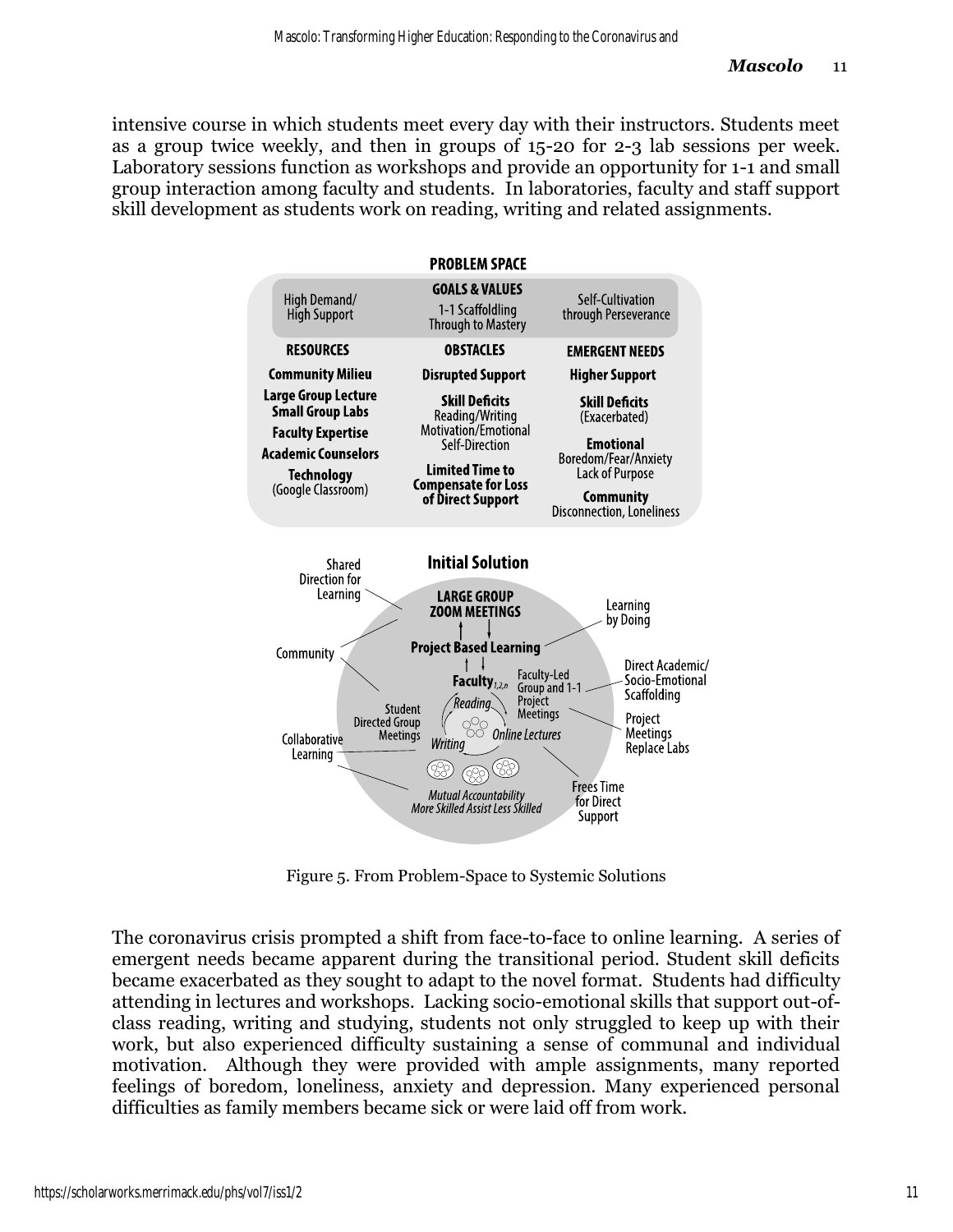The instructors addressed these problems by (a) creating a focus on the importance of creating a sense of community among students in the program during zoom-based classes; (b) engaging in discussions about the need to adapt to the online teaching by seeking to find a sense of personal meaning and purpose in the course; (c) reducing the number of assignments that students would be expected to complete; (d) focusing in greater depth on a smaller set of integrative and central topics; (e) providing 1-1 support for students who were especially challenged by the transition to online learning; (f) contacting students who fell behind to help them to create strategies to complete their work in an appropriate time period. The vast majority of the students were able to complete their assignments successfully. Many students reported that while it was difficult for them manage their motivation and to organize their time and energy efficiently, the instructor's efforts to engage students personally mattered in their capacity to complete the assigned learning tasks. Both instructors viewed themselves as seeking to find ways to "get through" the remainder of the semester while simultaneously preserving an acceptable degree of meaningful learning.

The problem to be solved is one of transforming existing structures and resources in order to meet emergent needs: what types of novel structural systems can meet the multiple needs represented in the problem space within the context of ongoing goals and values? Toward this end, it is not sufficient to address each need in isolation; the various needs, values and structural resources must be considered as they relate to each other as a complex and dynamically changing system. To create novel ways to meet the shifting needs, a brainstorming phase occurred organized around the principle of *dilation* – extending and widening the range of possible ways that can address emergent needs given available resources. After multiple iterations in the construction of alternative ways to meet individual and collective needs, the process of *constriction* began in an attempt to identify a single initial solution to the problem of transition. This solution was created by culling from the multiple possible solutions proposed at the dilation stage, seeking to reconcile their contradictions, and coordinating them into a single integrated initial proposal.

The final transformative proposal is identified in the bottom panel of Figure 5. The structure of the proposed solution is depicted in the inner circle; the outer circle identifies how each element of the proposed solution addresses different longstanding and emergent needs. The primary task was one of finding ways to provide students with sufficient degree 1-1 and small group support needed to foster engagement and skill development while also providing students with emotional support, a sense of community, broad group instruction  $-$  all within the limited time available over the course of any given week. A course organized around on-line lectures and labs would provide insufficient time and ability to support individual student needs; a course organized around 1-1 online support would fail to provide sufficient instructional support to any single student.

The proposed solution – as yet untested – was to organize the class around two large group meetings per week ("lectures"). Large group meetings will be devoted to skill instruction. Laboratory classes will be abandoned. In their place, students will work in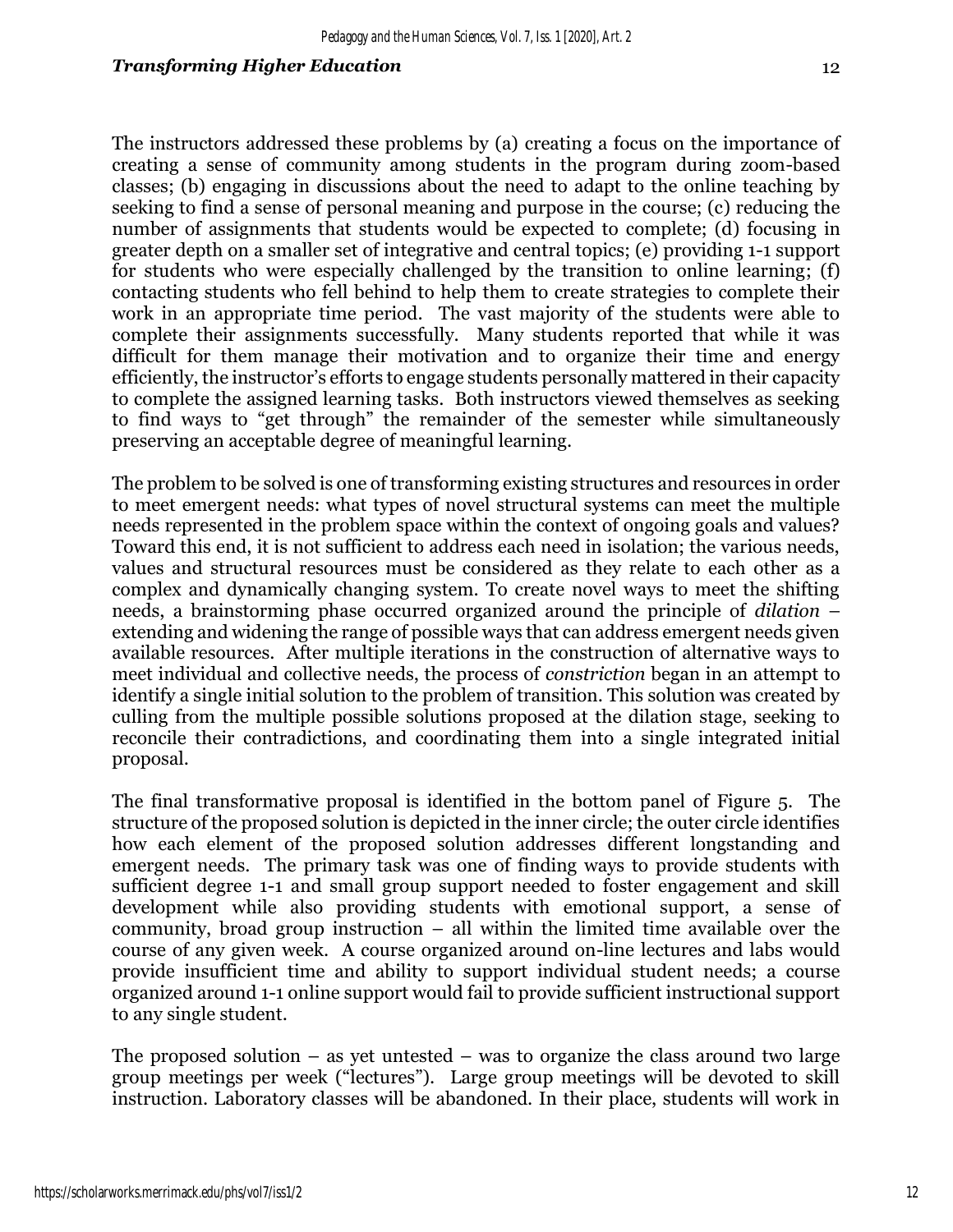small groups of five students, carefully selected by instructors to include various levels of skill. This will allow more skilled students to assist less skilled students over time. Students will jointly perform a semester-long project, organized in phases, that integrate instruction in reading, writing and course content. Out of class, students will perform projects at assigned times, updating their work on google classroom after each session. Once per week, each group will spend 1-2 hours in faculty-guided small-group instruction on their particular projects. Students will be provided with continuous feedback about their projects (Hattie & Timperley, 2007), and will revise their work continuously over the course of the project. At the end of the semester, students will be graded on the development of their skills as related to their individual contributions to the final collective version of the project. The capacity to revise and to be graded on ones' best work provides a way to use assessment in the service of constructive learning (Demotakis, Mitchell & Mauer, 2017; Hatzipanagos, S., & Rochon, 2011).

## **Dynamic Implementation and Monitoring**

At this writing, it is unclear whether this structure will be successful – or even if it will be revised before the coming academic year. The point, however, is not to suggest any particular way to structure any particular course. The needs of a given program or course will vary depending on the individuals involved. Instead, it is to illustrate the process – implicit in any successful attempt to transform an existing program – of producing systemic transformational change in a program or course of studies during times of ongoing or immanent threat.

This is why perhaps the most important point in the problem-solving process is not the formulation of any single transformative solution to any given problem, but instead the ongoing process of monitoring the results of implementing a solution against the core goals that define a problem. During a time of crisis, it is often necessary to test procedures as they are being implement, and consider ways to modify them during the process of their execution. In so doing, however, it is necessary to consider the ways in which a single modification of any particular elemental process in a system will affect other elements of that system.

The process of adaptive transformation occurs against the backdrop of deep uncertainty. It is often the case that solutions that one believes are almost certain to work will contain hidden flaws that require immediate attention. Because all adaptation requires adjusting already existing structures and resources to novel exigencies, it is often difficult to identify alternative solutions to a problem under conditions of failure. While it is possible that some problems are unsolvable, it is more likely that what makes a problem appear to be unsolvable is one's current representation of the problem. Adaptation may require structural changes that are difficult to identify because they are difficult to acknowledge. They may be implicit, unconscious or even unspeakable. This raises the importance of *deep reflexivity* in the process crisis management.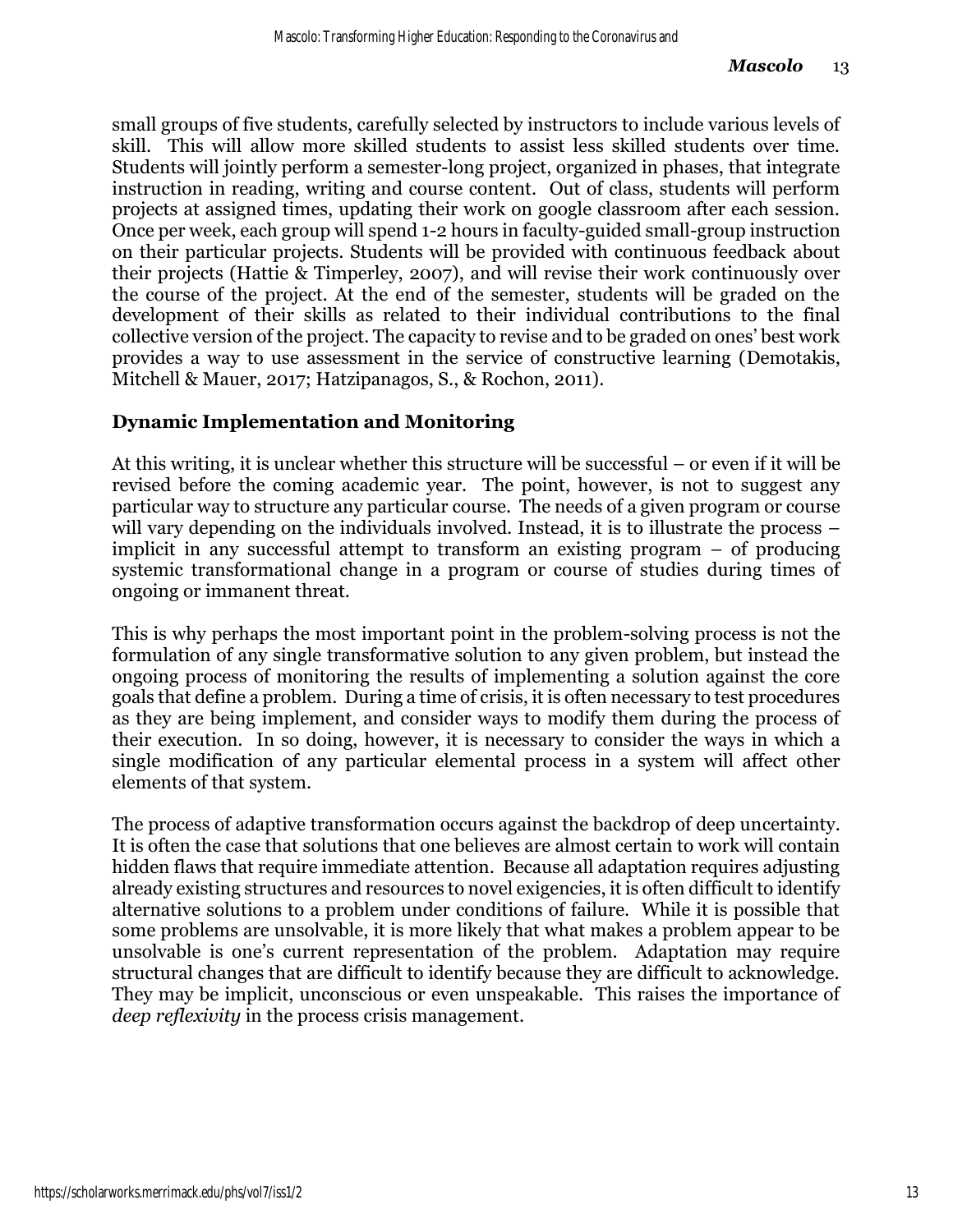## **The Need for Deep Reflexivity in Crisis Management**

In our everyday lives, we typically engage in our daily routines without any need to reflect upon why we do what do. As a result, we not always aware of the assumptions, values and beliefs that structure our everyday actions. Things change in a crisis. A crisis is *threat* – a challenge to the integrity of the self, whether that self is the institution at large, the practices of the classroom, the teacher, or the student. When things go wrong, our habitual ways of being in the world become threatened. In the throes of a crisis, in seeking to resolve our most urgent challenges, we dedicate our attention *outward* – toward the world. However, as we begin to resolve the most immediate challenges, it becomes important to redirect our attention *reflexively* back onto the self. If a crisis is a time of threat, what assumptions, values, beliefs and practices are being threatened? To what extent can we retain our core assumptions, beliefs and practices? To what extent will be called upon to change them?

*Reflexivity* refers to the process of reflecting upon the assumptions, beliefs and values that structure what we do (Carmeli, Sheaffer, Binyamin, Reiter, & Shimoni, 2014; Eriksen, 2008 ). The practice of reflexivity functions to orient people to first principles and basic beliefs. It is a desirable practice in any organization. In practice, however, reflexivity confronts a difficult problem: to the extent that our everyday assumptions, values and beliefs are *tacit* or *implicit*, how are we to gain access to them in order to reflect upon them? Perhaps paradoxically, the emotions that arise during a time of crisis can help to identify the assumptions, beliefs, values and practices that are under threat. Emotions are functional – they alert us to changes in events that have significance to our ongoing well-being.

Emotions are felt experiences that arise in the context of a change in one's relation to the world (Frijda, 1986). In a crisis, we are often reminded of the need to keep emotions in check -- not to let strong feeling get in the way of sound judgment. While it is important for leaders to act with calmness, clarity and confidence, it would be a mistake to think of emotions simply as processes that cloud judgment. On the contrary, emotions are essential to all human judgment (Freeman, 2000). They arise in situations involving novelty. In such contexts, they *organize* our conscious awareness by *alerting us* to circumstances that require our attention (Lewis, 1996). When adapting to a crisis, negative and uncomfortable emotions inform us about how our everyday anticipations of the world have gone wrong. They alert us to the ways in which our current world contrasts with our basic assumptions, beliefs, values and ways of being in the world.

In this way, emotions become an important means for fostering reflexivity. They help bring implicit ways of thinking into awareness so that we can reflect upon them, articulate them, and evaluate their continued validity in the context of a changing world. Table 1 provides a series of examples of how monitoring individual and collective emotional reactions can foster reflexive awareness about core, implicit and taken-for-granted assumptions that may require rethinking in the time of a crisis. While emotional sources of reflexivity are salient during a time of crisis, they are by no means the only sources of insight into implicit beliefs and assumptions. Another source is engagement with diverse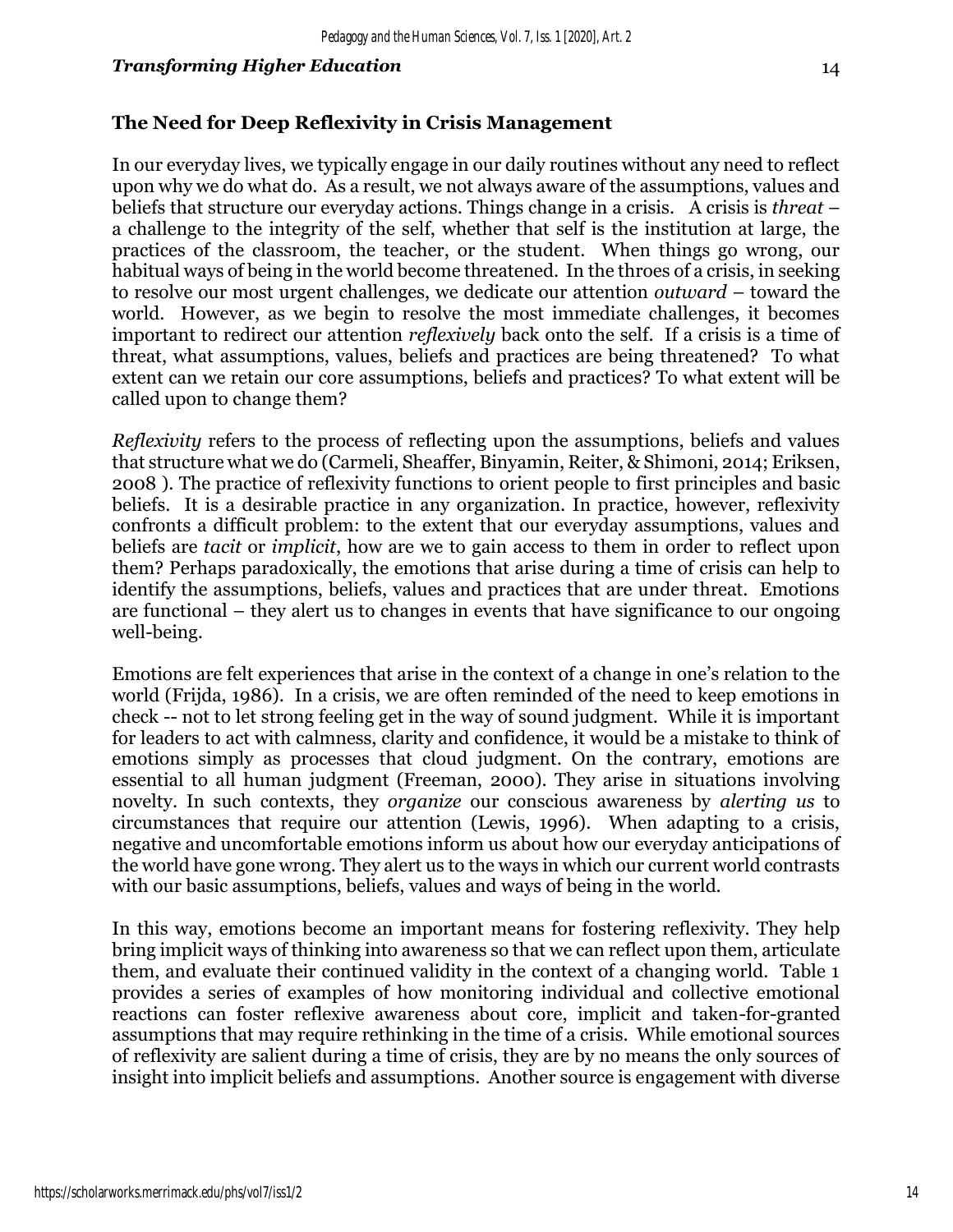**Table 1 Exposing Basic Assumptions through Emotional Reflexivity** 

|                   | Content                              | <b>Emergent Questions &amp; Insights</b>                                                                                  |
|-------------------|--------------------------------------|---------------------------------------------------------------------------------------------------------------------------|
| <b>Surprise</b>   | Speed with which<br>virus has forced | Insights. Our income is deeply tied to the ability of families<br>to pay. Loss of face-to-face contact makes teaching and |
|                   | changes                              | learning more difficult. I am learning to separate what is                                                                |
|                   |                                      | essential and what is not essential in educating students.                                                                |
|                   |                                      | <b>Questions.</b> Are we equipped for a crisis? Are we flexible                                                           |
|                   |                                      | enough to make quick changes? What have we done or not                                                                    |
|                   |                                      | done that made us vulnerable to these changing conditions?                                                                |
| Fear              | Physical safety;                     | <b>Insights.</b> The simply closeness of everyday college life puts                                                       |
|                   | loss of income;<br>survival of the   | us at risk; It is not guaranteed that our institution will<br>survive.                                                    |
|                   | institution                          | <b>Questions.</b> What is essential to our survival? What is                                                              |
|                   |                                      | essential to the learning process? What is not essential?                                                                 |
|                   |                                      | What do students need under these changing conditions?                                                                    |
|                   |                                      | What can be left behind? What must change to                                                                              |
|                   |                                      | accommodate those needs?                                                                                                  |
| Sadness/          | Loss of established                  | Insights. I never know how important merely being                                                                         |
| <b>Depression</b> | routines,                            | physically close to each other is for well-being; my work is                                                              |
|                   | connection,                          | more important to my identity than I thought; I need more                                                                 |
|                   | community, of<br>purpose and         | support.<br><b>Questions.</b> What has given meaning to my/our lives? How                                                 |
|                   | meaning                              | can I/we make life meaningful? What should be our                                                                         |
|                   |                                      | purpose?                                                                                                                  |
| Frustration/      | Anger over                           | Insights. We are easily at the mercy of uncontrollable                                                                    |
| Anger             | uncontrollable                       | events; It is difficult to learn new skills quickly; Some                                                                 |
|                   | events; Difficulty                   | students do not have adequate internet access at home;                                                                    |
|                   | in changing; Poor                    | online teaching makes it more difficult to engage students.                                                               |
|                   | leadership in self                   | <b>Questions.</b> What is it about online teaching that makes it                                                          |
|                   | or other                             | difficult for students to engage? What makes it easier to<br>engage? What does this tell us about what teachers and       |
|                   |                                      | students need to engage in effective teaching and learning?                                                               |
| Empathy/          | Care and                             | Insights. Staff and students are experiencing family and                                                                  |
| Compassion        | compassion for the                   | economic stress; Some students are losing family members;                                                                 |
|                   | distress of others.                  | people differ in how well they are adapting to the change;                                                                |
|                   |                                      | many students are afraid for their and their family's future.                                                             |
|                   |                                      | <b>Questions.</b> What can we do to promote the physical,                                                                 |
|                   |                                      | mental and spiritual health of our community? How can we                                                                  |
|                   |                                      | support the community in ways to move us through this<br>crisis? How important is social support for the ongoing well-    |
|                   |                                      | being of our institution?                                                                                                 |
| <b>Admiration</b> | Good strategies                      | <b>Insights.</b> Institution X was able to put supports in place                                                          |
| (Jealous/         | modeled by others                    | quickly and smoothly; was able to restructure teaching and                                                                |
| Envy)             |                                      | curriculum; was able to instruct staff effectively, etc.                                                                  |
|                   |                                      | <b>Questions.</b> How can we do what they are doing? Why                                                                  |
|                   |                                      | aren't we doing what they are doing?                                                                                      |
| Guilt/            | Sense of not being                   | Insights. I would feel ashamed if the public thought that we                                                              |
| <b>Shame</b>      | able to live up to<br>standards of   | were in financial difficulty; we made poor decisions in areas<br>x, y and z.                                              |
|                   | effectiveness                        | <b>Questions.</b> Are we doing enough to help our community?                                                              |
|                   |                                      | What does it say about us if we can't survive?                                                                            |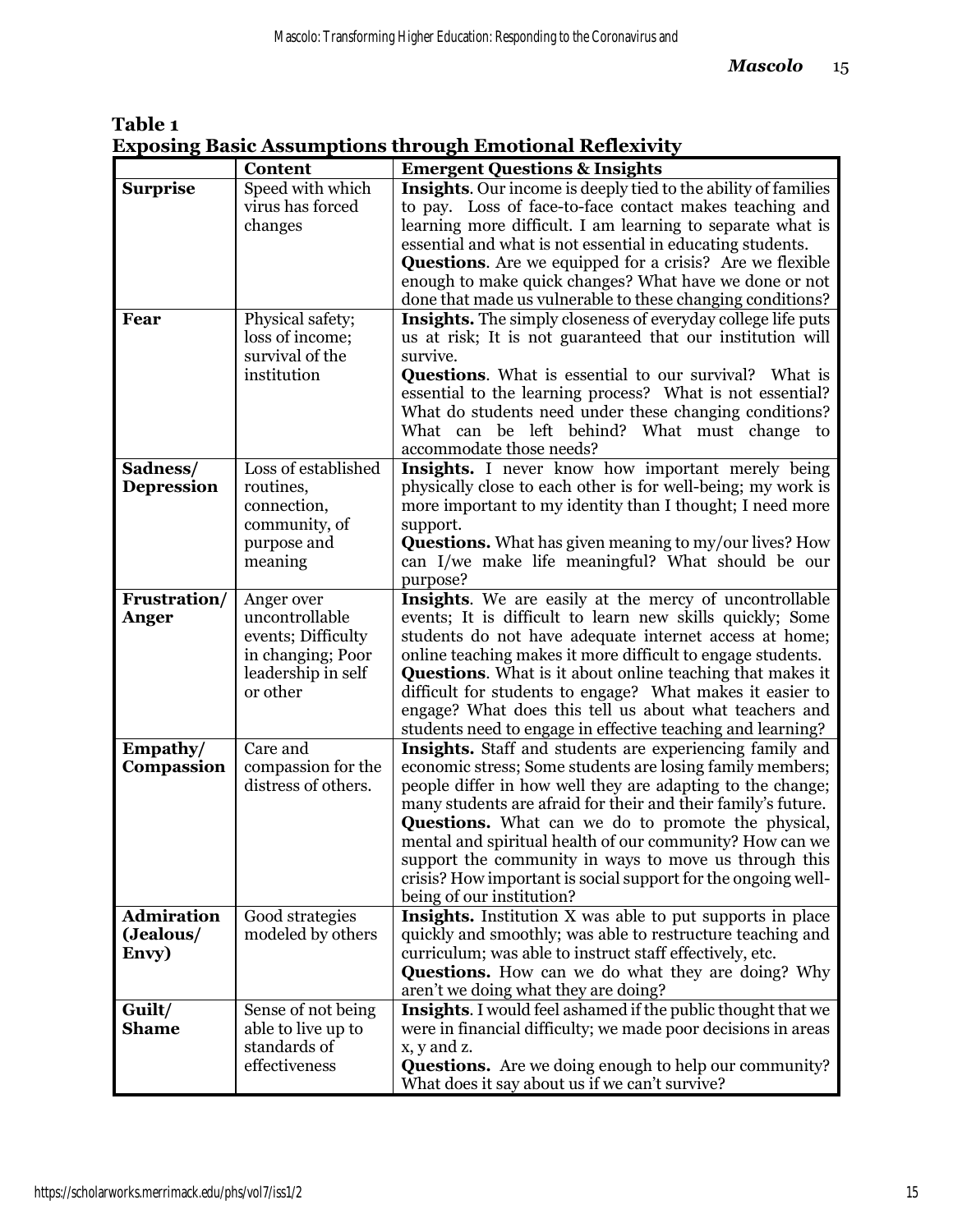and different others. When we encounter a person, group or institution that differs substantially from our own, we typically become aware of how the

other is different from us. However, if we are open, by comparing ourselves different Others, we can become aware of our own basic assumptions, beliefs and values. Exposing those beliefs and values necessary to engage in the reflexive self-examination.

## **The Future of Higher Education**

What can the coronavirus crisis teach us about higher education? Even prior to the coronavirus threat, higher education has been experiencing a slow burning crisis. Costs have risen many times faster than inflation. For many students, debt has risen to crippling levels. As the structure of higher education has become increasingly corporatized, its core mission – to prepare individuals to lead *good lives* – has become increasingly compromised. Beyond this, of course, is a looming crisis: as a result of declining birthrates, a "college enrollment crash" is emerging, and is expected to peak in 2026. At least twenty small and midsized colleges have gone out of business since 2016 (Jenkins, 2019). While colleges may wish to ensure their survival by increasing enrollments, in the coming years, there will simply be an insufficient number of students to enroll. Thus, the status quo in higher education is already unsustainable. The coronavirus raises the stakes – and alerts of us an immediate need for adaptation.

The need for adaptation calls for transformational problem-solving and deep reflexivity. Against the backdrop of the need for transformation, reflexivity is needed to identify what is most important for the future of any given institution. If higher education is to survive in any form that comports with its traditional mission – the cultivation of knowledge for the good of humanity (Mascolo, 2018; Nussbaum, 2010) – it will need to develop novel ways of doing so. This will require the seemingly antagonistic tasks of reflecting on the core *goals and values* that colleges wish to continue to cultivate while simultaneously rethinking assumptions related to cherished practices. Although each particular institution is different, these may include a suite of difficult structural changes.

**Clarifying Mission and Values.** An existential threat to an institution calls immediate attention to what can be done to avoid extinction. To the extent that academic institutions will experience serious financial challenges, there will be a need to procure funds to support their missions. In such a context, it would be easy to privilege economic exigency over the mission and values of the institution. While many institutions continue to remain loyal to their liberal arts missions, in practice, commitment to the humanistic values of higher education has eroded (Nussbaum, 2010). Courses, majors and programs that do not "earn their keep" by recruiting students in a tuition-driven school have been slated for removal (Jenkins, 2019). In their place, courses and programs become selected in terms of their market value. When the noble mission of the academy becomes subordinate to market forces, even if colleges and universities survive, they will do so in name only. Instead of relinquishing the academic values to the market, there is a need to reflect upon and reaffirm the core values of higher education and seek ways to reconcile those values with the task of ensuring economic stability (Haberberger, 2018).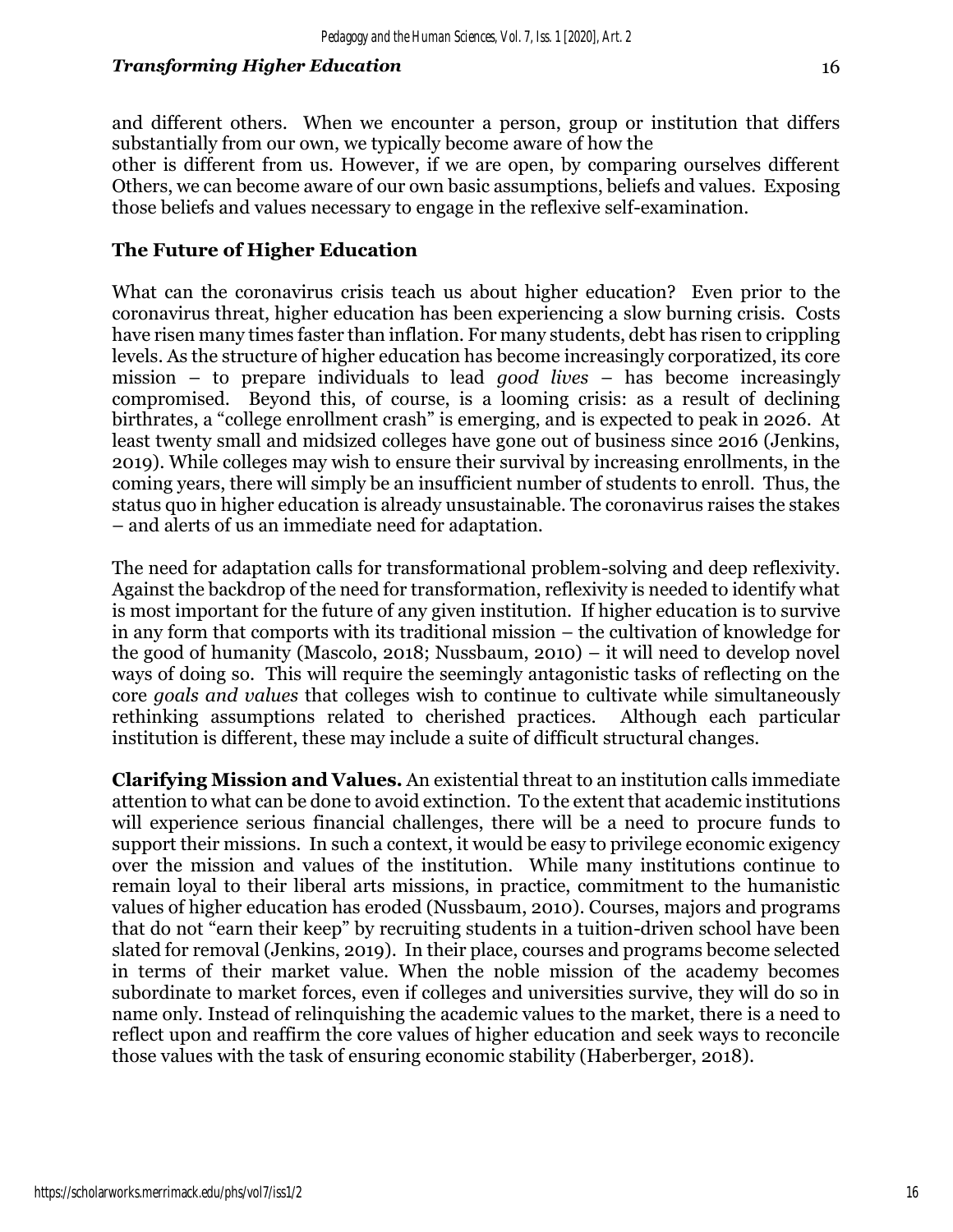**Reaffirming the Primacy of Academic Self-Cultivation.** In recent decade, students have approached higher education not so much with an intention to invest themselves in deep academic life, but instead with a desire to participate in what might be called "the college experience" – social life, Greek life, extracurricular activities and other non-academic pursuits. Instruction during the time of the coronavirus has shown – not without difficulty or pain – that students can, if necessary, do without the many extra-curricular amenities that colleges have developed to attract students to their campuses. This is not to say that non-curricular activities are not important to the development of students as emerging adults; they are vitally important. Instead, the issue is one of reflecting upon the proper relationship between academic and extracurricular activities in higher education. Instead of thinking of academics and extracurricular activities as separate and independent realms, it might be better to imagine ways in which extracurricular life is subordinate to and informed by the academic mission of higher education. This involves reflecting upon and reaffirming the primacy of academics in the organization of college life (Haberberger, 2018; Johansson & Felten, 2014; Nussbaum, 1997).

**Flexible, Hybrid Models of Engaged Teaching and Learning.** The coronavirus crisis points to the need to develop pedagogical flexibility. At the very least, academic institutions may find it useful to develop hybrid structures of teaching and learning that integrate online with face-to-face components, or that allow flexible movement between the two. The analysis of programmatic transformation discussed in this paper provides but one example of how this can be done.

**Integrated Wrap-Around Support for Students.** Changing models of teaching and learning will necessarily have both strengths and weakness. Different formats will be more congenial to some courses and students, but not to others. Novel forms of teaching and learning will bring forth novel challenges. Some of these have been discussed above. In such contexts, it becomes necessary to find ways to meet emerging student needs. There is a need to identify the full range of student needs and to provide innovative ways to support students in both online and face-to-face modes (Ari, Fisher-Ari, Killack & Angel, 2017; Williamson, Goosen & Gonzalez Jr., 2014). Such measures are important for maintaining effective mission-driven earning, but also to ensure that traditional academic institutions are able to compete with already established online colleges and universities. Without the capacity to offer services that extend beyond those of existing online schools, traditional academic institutions will be unable to attract a sufficient number of students to support their ongoing mission and programs.

**Restructuring and Intelligent Downsizing**. Perhaps the most important transformation might appear to be the most threatening. As the pool of students seeking a college education decreases, colleges may seek to enhance their offerings in order to attract students in a competitive market. The addition of novel programs and amenities may attract students under normal conditions, but additional amenities would require costs that may not be supported by available income (Reynolds, 2007). It may be necessary to reduce the size and complexity of institutions of higher learning in order to accommodate to a decreasing enrollment pool (Xiaodan, 2017). There is a need for innovative forms of transformative problem-solving to develop institutional structures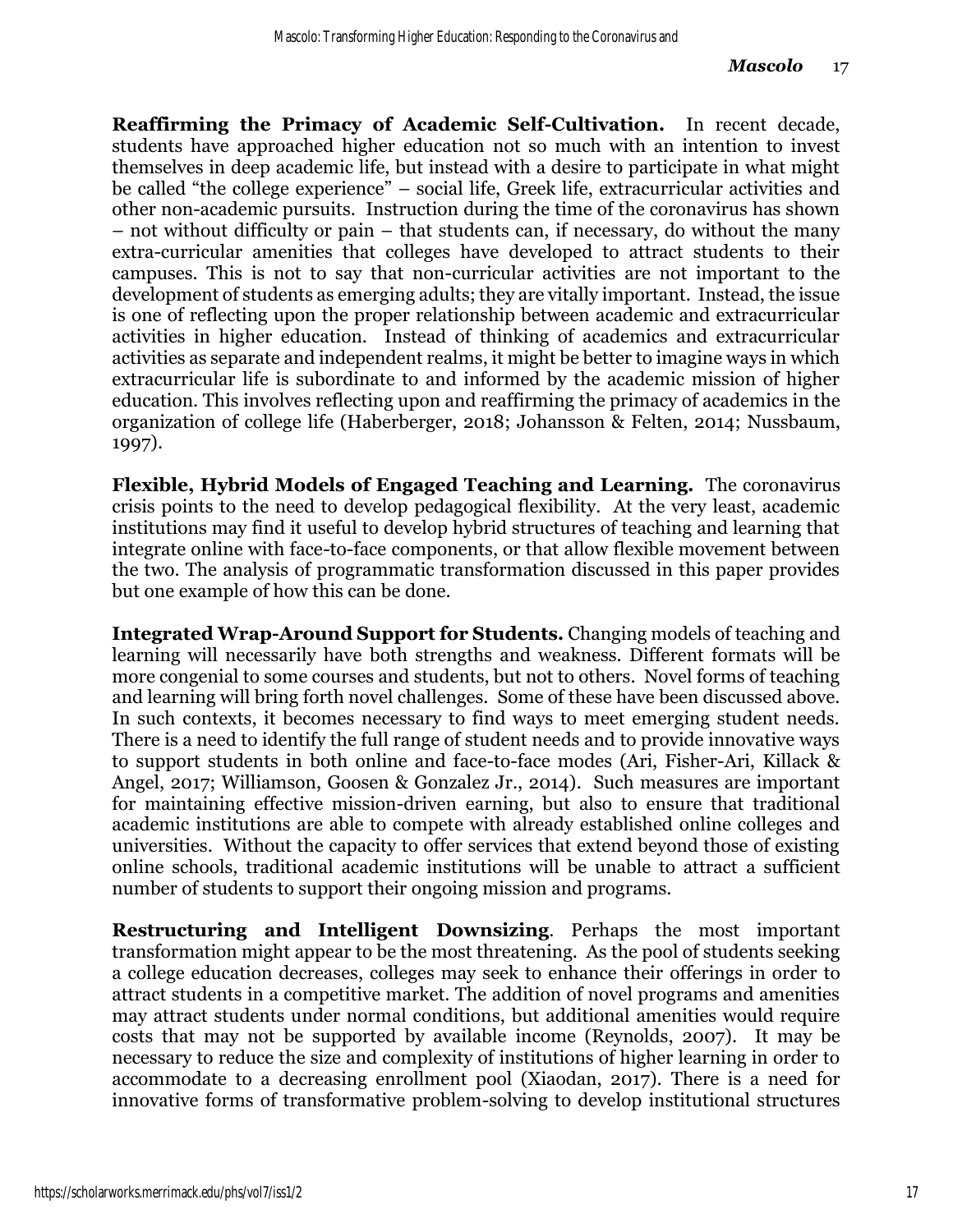that are responsive to market conditions but nonetheless organized around core values and needs (Eriksen, 2008; Lin, Zhao, Ismail & Carley, 2006).

**Desiloization, Interdisciplinarity and Systematic Restructuring.** Entrenched academic and administrative structures provide obvious impediments to any attempt to downsize or restructure academic life. Colleges have experienced increasingly burgeoning administrations organized around increasingly specialized functions. Faculties are organized around increasingly specialized disciplinary structures that tend to compete for both resources and students. While academic tenure serves to protect freedom and innovation of the professoriate, it also tends to create power struggles between the self-directing prerogatives of faculty and the need for flexible adaptation to novel social conditions. In so doing, it creates conditions that limit the capacity of institutions to adapt to novel social conditions. If colleges and universities are to be more sensitive to novel social and market conditions, there will be a need to reflect on novel ways to re-organize faculty and administrative life. Promising alternatives to the fragmented structure of the contemporary academy include efforts toward interdisicplinarity (Goedereis, & MacCartney, 2019), the coordination rather than siloization academic disciplines (Trust, Carpenter, & Krutka 2017; Thorp & Goldstein, 2010), the formation of collaborative rather than antagonistic structures of governance and accountability (Kegan & Lahey, 2016; Mazey & Balazs, 2015), and the fostering of generalist in addition to specialized forms of disciplinary activity. Such structures would allow for more flexible construction of novel programs and procedures to accommodate novel conditions.

**Reaffirming and Reinventing Academic Freedom.** Academic freedom provides the bedrock of academic innovation. To ensure the authentic pursuit of knowledge, faculty teaching and scholarship must be independent of external sources of influence and authority. The traditional mode of ensuring academic freedom is academic tenure. With the increasing corporatization of higher education, the number of faculty who hold tenured or tenure-track positions has diminished markedly. They are replaced with term faculty and adjunct professors, who lack job security and a suite of other social and economic benefits. Within the academy, however, term and adjunct faculty are employed at the will of the college or university. Such conditions create power hierarchies that threaten the primary academic mission of higher education. At the same time, because it is organized around self-accountability within shared governance, faculty powers afforded by academic tenure sometimes make adaptive action at the level of the institution difficult (Kezar, 2018). The future of higher education as an *academic* endeavor will depend upon finding ways to ensure and enforce tenure and academic freedom within the changing structure of the academic life (Herbers, 2014; Mazey & Balazs, 2015; Ross, 2015).

**Focusing on Outcomes not just Opportunities.** Students are matriculating at levels that are higher than at any point in human history. However, while access to a college education is high, not all students are able to profit from higher education. Some argue that higher education has overextended its mission and is now admitting students who are not prepared for college-level work (Samuelson, 2012). Others note that colleges are increasingly taking over the role of high schools as social and economic vehicles to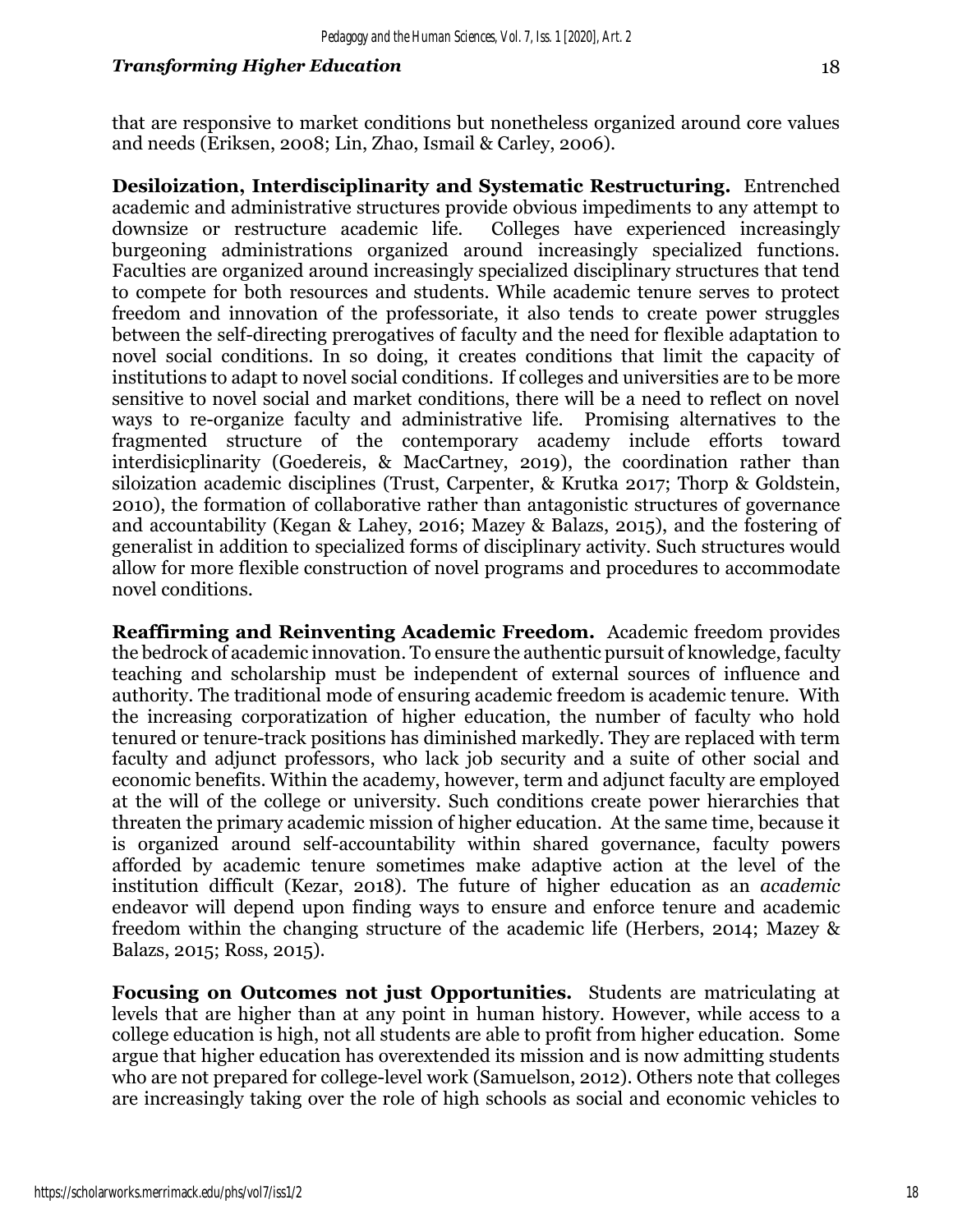prepare people for the workforce (Farrington, 2014). Still others have noted the failure of higher education to meet the needs of poor and minority students who, while attending college at unprecedented levels, disproportionately fail to complete a college education (Green & Wright, 2017; Jackson & Kurlaender, 2014). In shifting socio-economic conditions, there is a need for colleges and universities to reflect upon ways not only to provide opportunities for the full range of students it may serve, but also to monitor academic outcomes with the intention of building programs that demonstrate genuine learning and development among the student bodies they serve (Kuh et al., 2015).

**New Economic Models**. As colleges become increasingly financially challenged, they will require new ways to raise revenue and manage scarce funds. Beyond cost cutting and the consolidation of existing resources, multiple solutions are possible. These include but are not limited to increasing reliance on public funding, philanthropy, public and private grants, and emerging partnerships with business and industry (Hansmann, 2012). Each of these solutions presents formidable challenges. The search for public funding would occur against the backdrop not only of national and international economic strain, but also political divisiveness about the value of higher education and the role of government funding of such endeavors (Cubberley, 2015; Fillion, 2016; Pope, 2011). Funds available from philanthropists and granting agencies are limited, and often come with provisions that limit how funding can be spent. Of these, perhaps the most promising but dangerous source of novel funding is partnerships between colleges and businesses. To the extent that one of the functions of higher education is to prepare students for employment, employers have a deep stake in supporting higher education. However, the interests of businesses do not always extend to the traditional humanistic mission of colleges and universities. There is thus a deep risk that partnerships with businesses can lead to even higher levels of vocationalism, credentialism and fragmentation in higher education. It is possible to coordinate vocational preparation with liberal arts values (Vanzant, 2019). However, without deep attention to ways of preserving the humanistic core of the academy, such partnerships run the risk of destroying rather than enhancing higher education.

## **Cultivating Wisdom in a Technical World**

Crises are times of involuntary transformation. They require that we adapt to changing and uncertain conditions that are beyond our control. Changing material and social conditions call upon us to reinvent who we are and how we relate to each other. In this regard, it would be easy to think of adaptation mainly in technical terms: what technologies and technical adjustments can we make it order to maintain the integrity of higher education? Such a mindset, however, may actually hasten the demise of higher education as we know it. We live in a time of unprecedented technological sophistication. One might argue, however, technological advances have surpassed our collective capacity for wisdom in knowing how, why and when to use those technologies. As shifting social conditions spawn new ideas, it will be important for us to reflect upon the values that define what it is that we want to create in the reconstruction of the academy.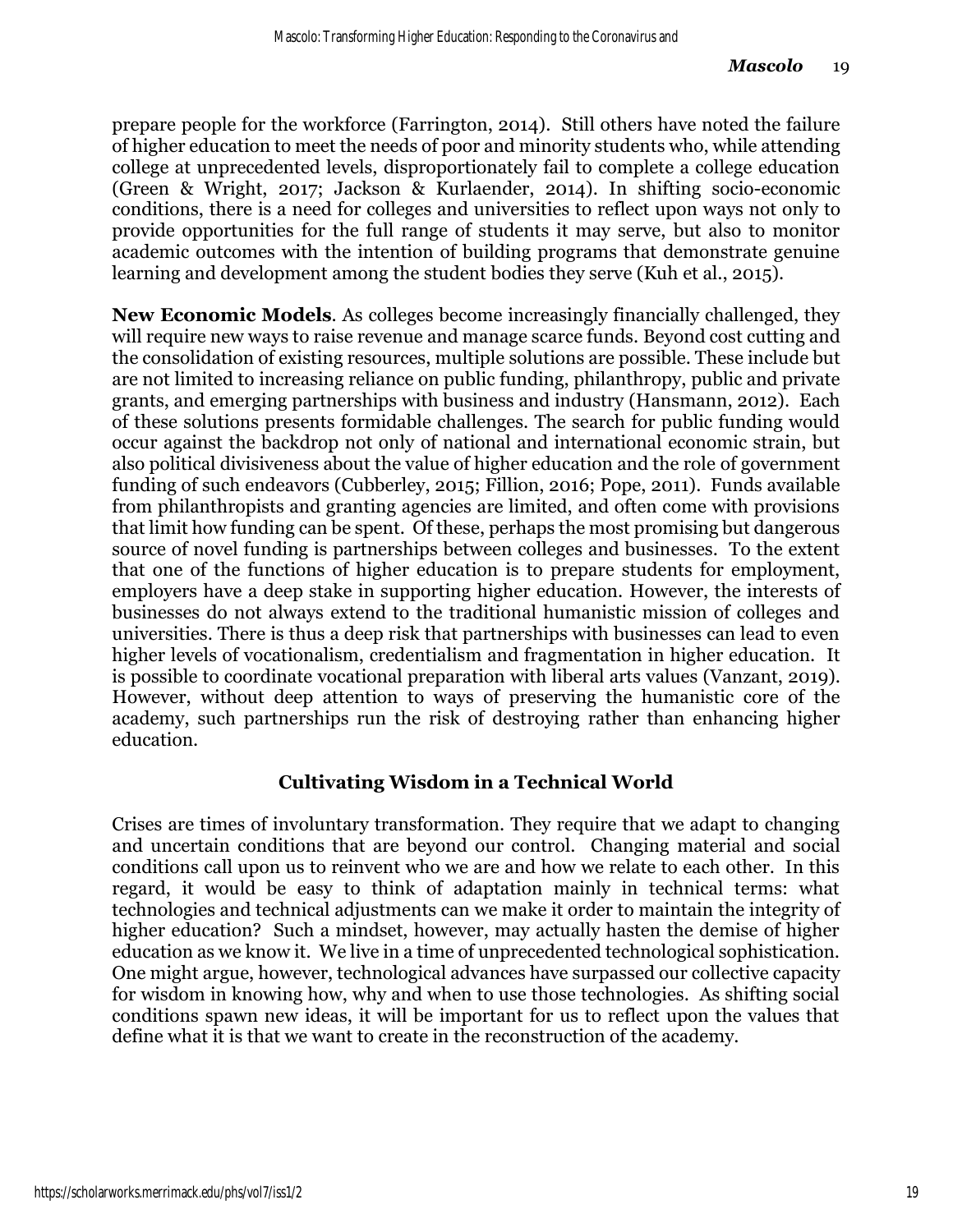## **References**

- Altbach, P., Berdahl, R., & Gumport, P. J. (Eds.) (2011). *American Higher Education in the 21st Century: Social, Political, and Economic Challenges*. Third Edition. Baltimore, MD: Johns Hopkins University Press.
- Ari, O., Fisher-Ari, T. R., Killacky, J., & Angel, R. (2017). "This is My Family Outside of My Family": Care-based Relating in a Model Early College High School. *Education Policy Analysis Archives*, *25*(61/62), 1–38.
- Arum, R., & Roksa, J. (2011). *Academically adrift: Limited learning on college campuses* Chicago: University of Chicago Press.
- Arum, R., Roksa, J., & Cho, E. (2011). *Improving undergraduate learning: Findings and policy recommendations from the SSRC-CLA longitudinal project*. Brooklyn, NY: Social Science Research Council.
- Baldassarri, D., & Grossman, G. (2011). Centralized sanctioning and legitimate authority promote cooperation in humans. *PNAS Proceedings of the National Academy of Sciences of the United States of America*, *108*, 11023–11027
- Blumenstyk, G. (2014). *American Education in Crisis? What Everyone Needs to Know*. Oxford University Press.

Bok, D. (2013), *Higher Education in America*. Princeton: Princeton University Press

Bok, D. (2007). *Our underachieving colleges: A candid look at how much students learn and why they should be learning more.* Princeton University Press.

Crage, S., & Fairchild, E. (2007). Student consumerist attitudes toward higher education.

*Conference Papers -- American Sociological Association*.

- Calonge, D. S., & Shah, M. A. (2016). MOOCs, Graduate Skills Gaps, and Employability: A Qualitative Systematic Review of the Literature. *International Review of Research in Open & Distance Learning*, *17*, 67–90.
- Carmeli, A., Sheaffer, Z., Binyamin, G., Reiter, P. R., & Shimoni, T. (2014). Transformational leadership and creative problem‐solving: The mediating role of psychological safety and reflexivity. *The Journal of Creative Behavior*, *48*, 115– 135.
- Chingos, M. M., Griffiths, R. J., Mulhern, C., & Spies, R. R. (2017). Interactive Online Learning on Campus: Comparing Students' Outcomes in Hybrid and Traditional Courses in the University System of Maryland. *Journal of Higher Education*, *88*), 210–233.
- Clariana, R., Engelmann, T., & Yu, W. (2013). Using centrality of concept maps as a measure of problem space states in computer-supported collaborative problem solving. *Educational Technology Research & Development*, *61*, 423–442.
- Cubberley, F. (2015). The reality of free community college tuition. *Journal of College Admission*, *227*, 21–23.
- Delucchi, M. and Korgen, K. (2002). "We're the Customer--We Pay the Tuition: Student Consumerism among Undergraduate Sociology Majors. *Teaching Sociology*, *30*, 100- 107.
- Dimotakis, N., Mitchell, D., & Maurer, T. (2017). Positive and negative assessment center feedback in relation to development self-efficacy, feedback seeking, and promotion. *Journal of Applied Psychology*, *102*, 1514–1527.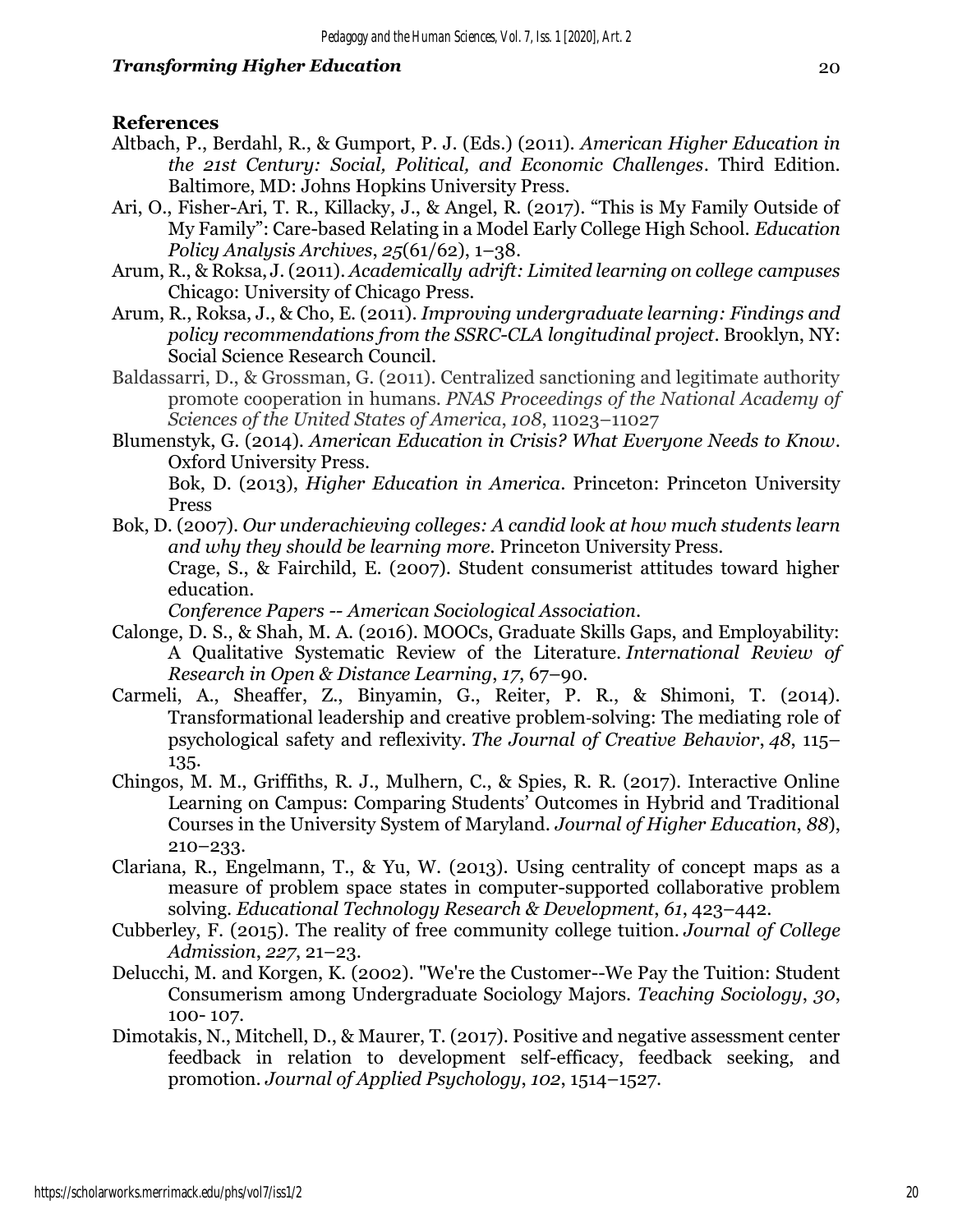- Eriksen, M. (2008). Leading adaptive organizational change: Self-reflexivity and selftransformation. *Journal of Organizational Change Management*, *21*(5), 622– 640.
- Farrington, R. (2014). A college degree is the new high school diploma. *Forbes*. [www.forbes.com/sites/robertfarrington/2014/09/29/a-college-degree-is-the](https://www.forbes.com/sites/robertfarrington/2014/09/29/a-college-degree-is-the-new-high-school-diploma/#28ff64994b44)[new-high-school-diploma/#28ff64994b44](https://www.forbes.com/sites/robertfarrington/2014/09/29/a-college-degree-is-the-new-high-school-diploma/#28ff64994b44)
- Faust, J. L., & Paulson, D. R. (1998). Active learning in the college classroom. *Journal on Excellence in College Teaching, 9*, 3-24.
- Fillion, R. (2016). Tackling tuition. *State Legislatures*, *42*, 14–19.
- Freeman, W. (2000). Emotions is essential to all intentional behaviors. In M.C. Lewis & I Granic (Eds). *Emotion, Development, and Self-Organization* (pp. 209-235). Cambridge U.K.: Cambridge University Press.
- Frijda, N. (1986). The emotions. Cambridge, UK: Cambridge University Press.
- García-Peñalvo, F. J., Fidalgo-Blanco, Á., & Sein-Echaluce, M. L. (2018). An adaptive hybrid MOOC model: Disrupting the MOOC concept in higher education. *Telematics & Informatics*, *35*(4), 1018–1030.
- George, D. (2007). Market overreach: The student as customer. *Journal of Socio-Economics*, *36*, 965-977.
- Goedereis, E. A., & MacCartney, D. (2019). Creating common ground: A process to facilitate interdisciplinary conversation among university faculty. *Journal of Interdisciplinary Studies in Education*, *8*, 173–183.
- Goodnight, G. T., Hingstman, D., & Green, S. (2015). The student debt bubble. *Journal of Cultural Economy*, *8*, 75–100.
- Green, S. L., & Wright, C. F. (2017). Retaining First Generation Underrepresented Minority Students: A Struggle for Higher Education. *Journal of Education Research*, *11*(3), 323–338.
- Haberberger, C. (2018). A return to understanding: Making liberal education valuable again. *Educational Philosophy & Theory*, *50*, 1050–1059
- Hacker, A., and Dreifus, C. (2011). *Higher education? How colleges are wasting our money and failing our kids—and what we can do about it*. New York, N.Y: St. Martins Press.
- Hansmann, H. (2012). The evolving economic structure of higher education. *The University of Chicago Law Review, 79*, 159–183.
- Harvey, D. W., Slate, J. R., Moore, G. W., Barnes, W., & Martinez-Garcia, C. (2013). College readiness gaps: A review of the literature. *Journal of Education Research*, *7*, 181-204.
- Haslanger, S. (2018). What is a social practice? *Royal Institute of Philosophy Supplement*, *82*, 231–247.
- Hattie, J., & Timperley, H. (2007). The power of feedback. *Review of Educational Research, 77*, 81-112.
- Hatzipanagos, S., & Rochon, R. (2011). *Approaches to assessment that enhance learning in higher education*. Routledge, Taylor & Francis Group.
- Helie, S. (2013). *The psychology of problem solving: An interdisciplinary approach* (S. Helie (Ed.)). Nova Science Publishers.
- Herbers, J. M. (2014). Part-Time on the Tenure Track. *ASHE Higher Education Report*, *40*, 1–161.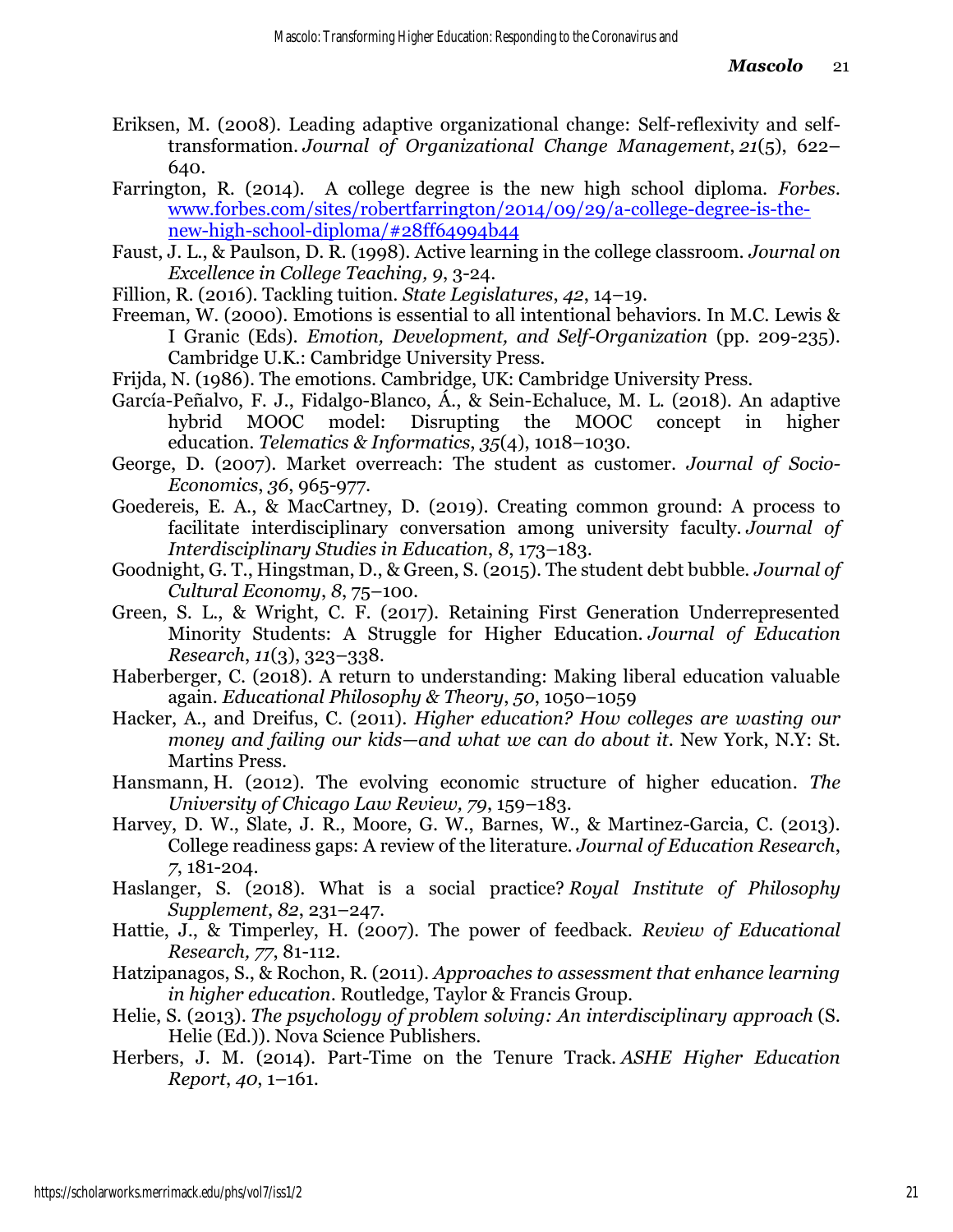- Hersh, R. H., & Merrow, J. (Eds.). (2005). *Declining by degrees: Higher education at risk*. New York, NY: Palgrave Macmillan.
- Jefferies, A., & Hyde, R. (2010). Building the future students' blended learning experiences from current research findings. *Electronic Journal of E-Learning*, *8*,133-139.
- Johansson, C., & Felten, P. (2014). *Transforming students: Fulfilling the promise of higher education.* Baltimore, MD: Johns Hopkins University Press.
- Jackson, J., & Kurlaender, M. (2014). College readiness and college completion at broad access four-year institutions. *American Behavioral Scientist*, *58*, 947-971
- Jaschick, S. (2015). Well prepared in their own eyes. *Inside Higher Education*. [www.insidehighered.com/news/2015/01/20/study-finds-big-gaps-between](http://www.insidehighered.com/news/2015/01/20/study-finds-big-gaps-between-student-and-employer-perceptions)[student-and-employer-perceptions](http://www.insidehighered.com/news/2015/01/20/study-finds-big-gaps-between-student-and-employer-perceptions)
- Jenkins, R. (2019). How colleges can survive the coming enrollment crash. James G. Martin Center for Academic Renewal. [www.jamesgmartin.center/2019/11/how](http://www.jamesgmartin.center/2019/11/how-colleges-can-survive-the-coming-enrollment-crash/)[colleges-can-survive-the-coming-enrollment-crash/](http://www.jamesgmartin.center/2019/11/how-colleges-can-survive-the-coming-enrollment-crash/)
- Keeling, R. P., Underhile, R., & Wall, A. F. (2007). The dynamics of organization in higher education. *Liberal Education*, *93*, 22–31.
- Kegan, R., & Lahey, L. L., (2016). *An everyone culture: Becoming a deliberately developmental organization*. Boston, MA: Harvard Business Review Press.
- Kezar, A. (2018). A new vision for the professoriate. *Change*, *50*, 84–87.
- Kirkwood, A. (2009). E-learning: you don't always get what you hope for. *Technology, Pedagogy & Education*, *18*, 107-121.
- Kirkwood, A., & Price, L. (2013). Missing: evidence of a scholarly approach to teaching and learning with technology in higher education. *Teaching in Higher Education*, *18*(3), 327- 337.
- Kotter, J. (2008). *A sense of urgency*. Boston, MA: Harvard Business Review Press.
- Kuh, G. D., Ikenberry, S. O., Jankowski, N. A., Cain, T. R., Ewell, P. T., Hutchings, P., & Kinzie, J. (2015). *Using evidence of student learning to improve higher education*. Jossey-Bass.
- Lancaster, J. W., Wong, A., & Roberts, S. J. (2012). 'Tech' versus 'Talk': A comparison study of two different lecture styles within a Master of Science nurse practitioner course. *Nurse Education Today*, *32*, e14-e18.
- Larkin, H., & Richardson, B. (2013). Creating high challenge/high support academic environments through constructive alignment: Student outcomes. *Teaching in Higher Education*, *18*, 192-204.
- Lewis, H. R. (2007). *Education without a soul: Does liberal education have a future?*  Public Affairs*.*
- Lewis, M. D. (1996). Self-organising cognitive appraisals. *Cognition and Emotion*, *10*, 1- 25.
- Lin, Z., Xia, Z, Ismail, K. M., & Carley, K. M. (2006). Organizational design and restructuring in response to crises: Lessons from computational modeling and real-world cases. *Organization Science*, *1*, 598–618.
- Lucas, C. (1996). *Crisis in the academy: Rethinking higher education in America*. New York: St Martin's Press.
- Mascolo, M. F. & Castillo, J. (2015). On the origins of underperformance in higher education: Proximal influences. *Pedagogy and the Human Sciences*, 4, 1-40.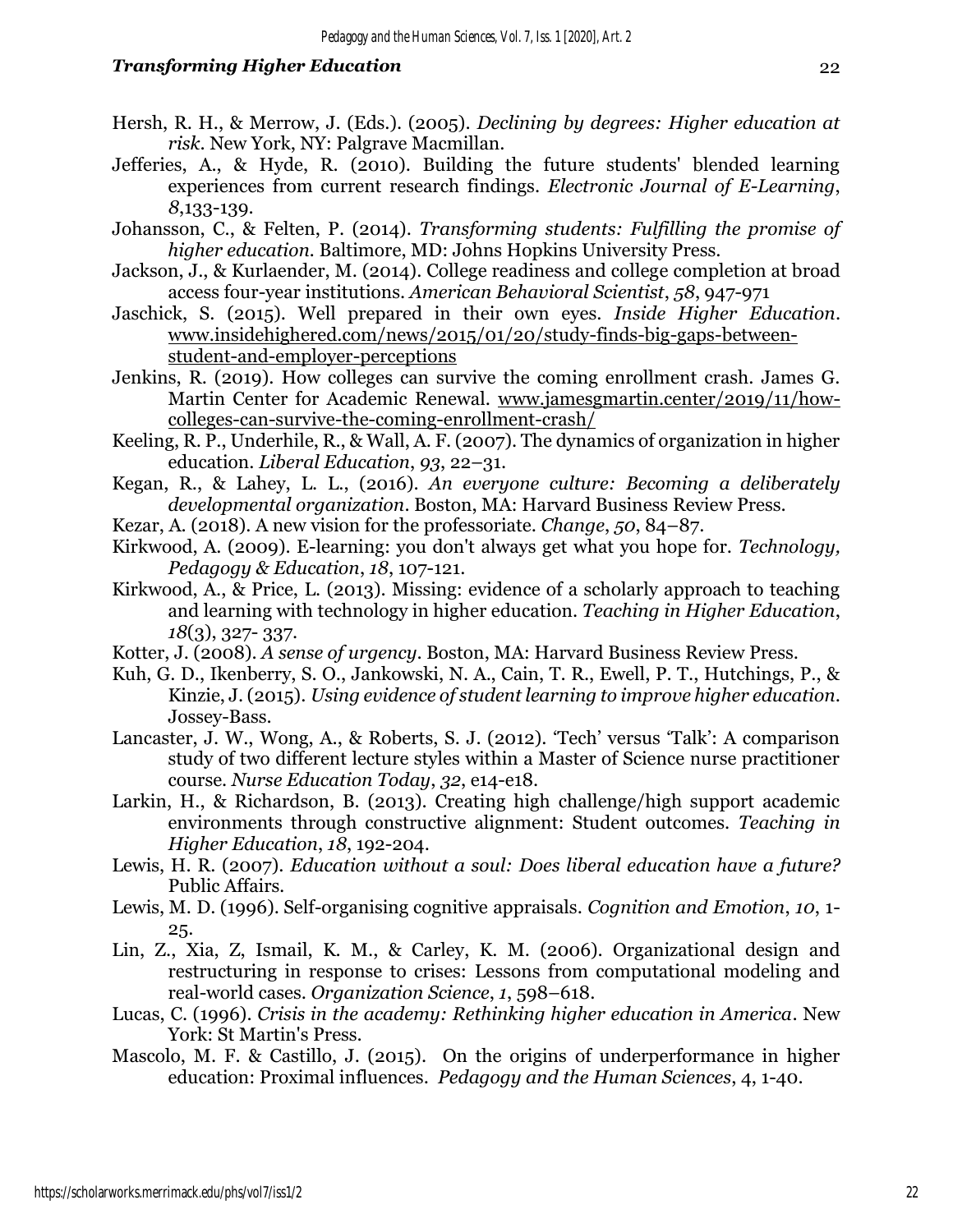- Mascolo, M. F. (2018). Rekindling the humanistic soul of the academy: Pursuing knowledge for the good of humanity. In J. Trajtelová & M. Zvarík (Eds.), *Epimeleia tēs Psychēs: The Idea of University and Phenomenology of Education, The Yearbook on History and Interpretation of Phenomenology* 2017. Germany: Peter Lang.
- Mazey, M. E., & Balazs, A. L. (2015). Strategies for effective shared governance. In R. J. Sternberg, E. Davis, A. C. Mason, R. V. Smith, J. S. Vitter, & M. Wheatly (Eds.), *Academic leadership in higher education*
- McCormick, A. C. (2011). It's about time: What to make of reported declines in how much college students study. *Liberal Education*, *97*, 30-39
- McNaughtan, J. L., DePue, B. W., & McNaughtan, E. D. (2019). The road already traveled: communication advice for higher education leaders. *International Journal of Educational Management*, *33*, 1431–1441.
- Mettler, S. (2014). *Degrees of inequality: How the politics of higher education sabotaged the American dream.* Basic Books.
- Morris, C. (2017). Institutions tackle rising tuition costs. *Diverse: Issues in Higher Education*, *34*, 6–7.
- Nussbaum, M. C. (1997). *Cultivating humanity. A classical defense of reform in liberal education*. Cambridge, Massachusetts: Harvard University Press.
- Nussbaum, M. C. (2010). *Not for profit: Why democracy needs the humanities*. Princeton University Press.
- Nonis, S. A., & Hudson, G. I. (2010). Performance of college students: Impact of study time and study habits. *Journal of Education for Business, 85*, 229–38.
- Perlmutter, D. D. (2018). A crash course in crisis communication. *Chronicle of Higher Education*, *64*, 26.
- Perna, L. W., Kvaal, J., & Ruiz, R. (2017). Understanding student debt: Implications for federal policy and future research. *Annals of the American Academy of Political and Social Science*, *671*, 270–286.
- Pope, J. (2011). Washington has limited tools in reducing education costs. *Community College Week*, *24*, 9–10.
- Potts*,* M. (2005). The consumerist subversion of education. *Academic Questions*, 18, 54– 64.
- Rasheed, R. A., Kamsin, A., & Abdullah, N. A. (2020). Challenges in the online component of blended learning: A systematic review. *Computers & Education*, *144*.
- Radzik, L. (2000). Justification and the Authority of Norms. *Journal of Value Inquiry*, *34*, 451–461.
- Rekret, P. (2018). The head, the hand, and matter: New materialism and the politics of knowledge. *Theory, Culture and Society*, *35*, 49–72.
- Reynolds, G. L. (2007). The impact of facilities on recruitment and retention of students. *New Directions for Institutional Research*, 135, 63-80
- Ross, C. G. (2015). Toward a new consensus for tenure in the twenty-first century. *Academe*, 101, 14-21.
- Roth, M. (2014). *Beyond the university: Why liberal education matters*: New Haven, CT: Yale University Press.
- Roderick, M., Nagaoka, J., & Coca, V. (2009). College readiness for all: The challenge for urban high schools. *Future of Children: America's High Schools,* 19, 185-210